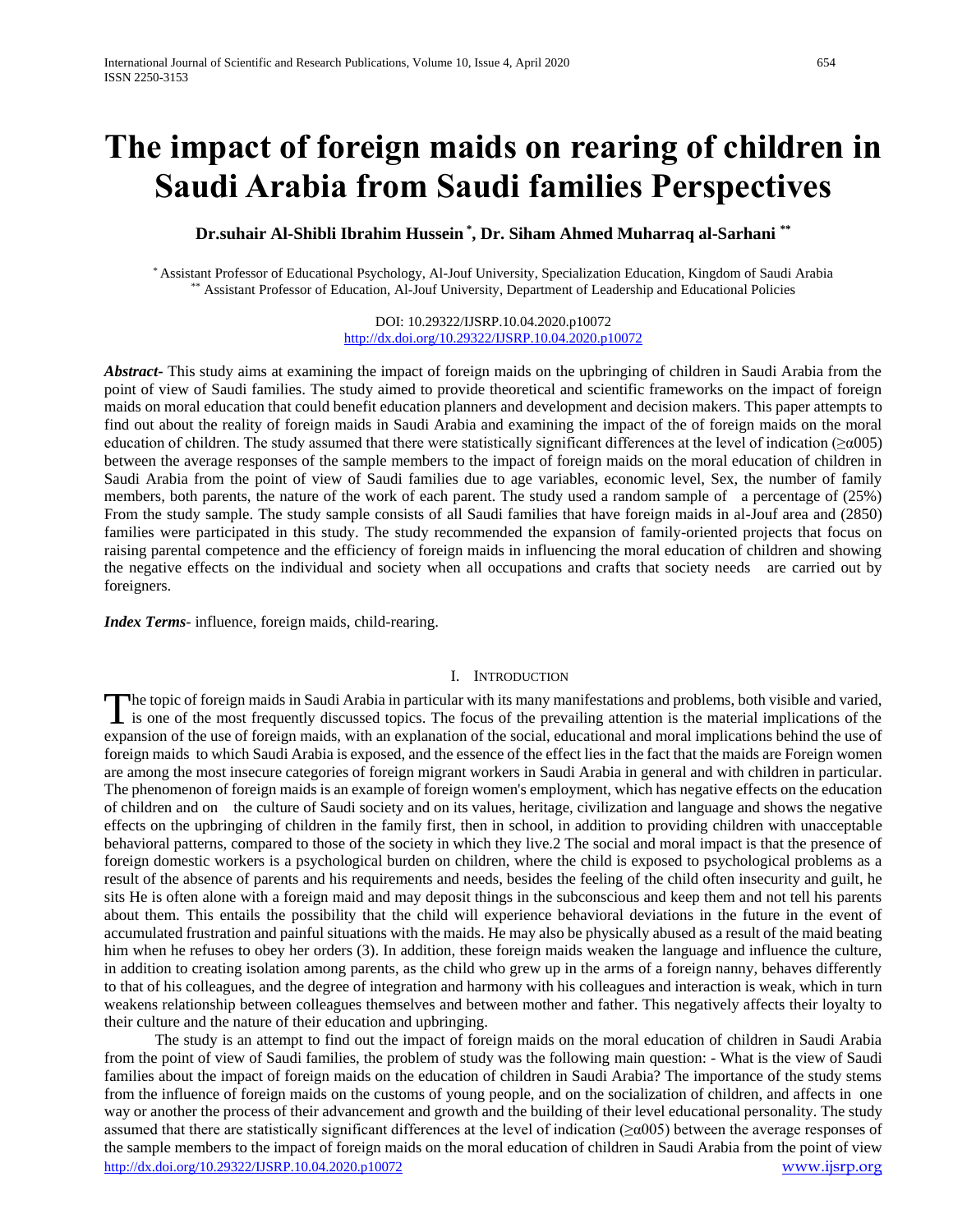ـــــــــــــــــــــــــــــــــــــــــــــــــــــــــــ

of Saudi families in terms of age variables, the level The study aimed to provide theoretical and scientific frameworks on the impact of foreign maids on moral education that can benefit education planners, development planners and decision makers. Learn about the reality of foreign maids in Saudi Arabia and find out the impact of the presence of foreign maids in the moral education of children. The study followed the survey approach for the purposes of the study. The data for this study was collected by questionnaire and interview. The study community is made up of all Saudi families with foreign maids in al-Jouf region, where the sample of the study was randomly selected by a percentage of (25%) From the study community, which means that the sample consisted of approximately 700 Saudi families with foreign maids.

- (1) Kilani, Majid (2001). Contemporary trends in moral education. Amman: Dar al-Ashuman.
- (2) Khalifa, Ibrahim (2000). Foreign nannies in the Gulf Arab House: presentation and analysis of some field studies, Riyadh: Arab Education Office for the Gulf States.
- (3) Ansari, Anbara (2007). The impact of foreign maids on child-rearing. Jeddah: Community House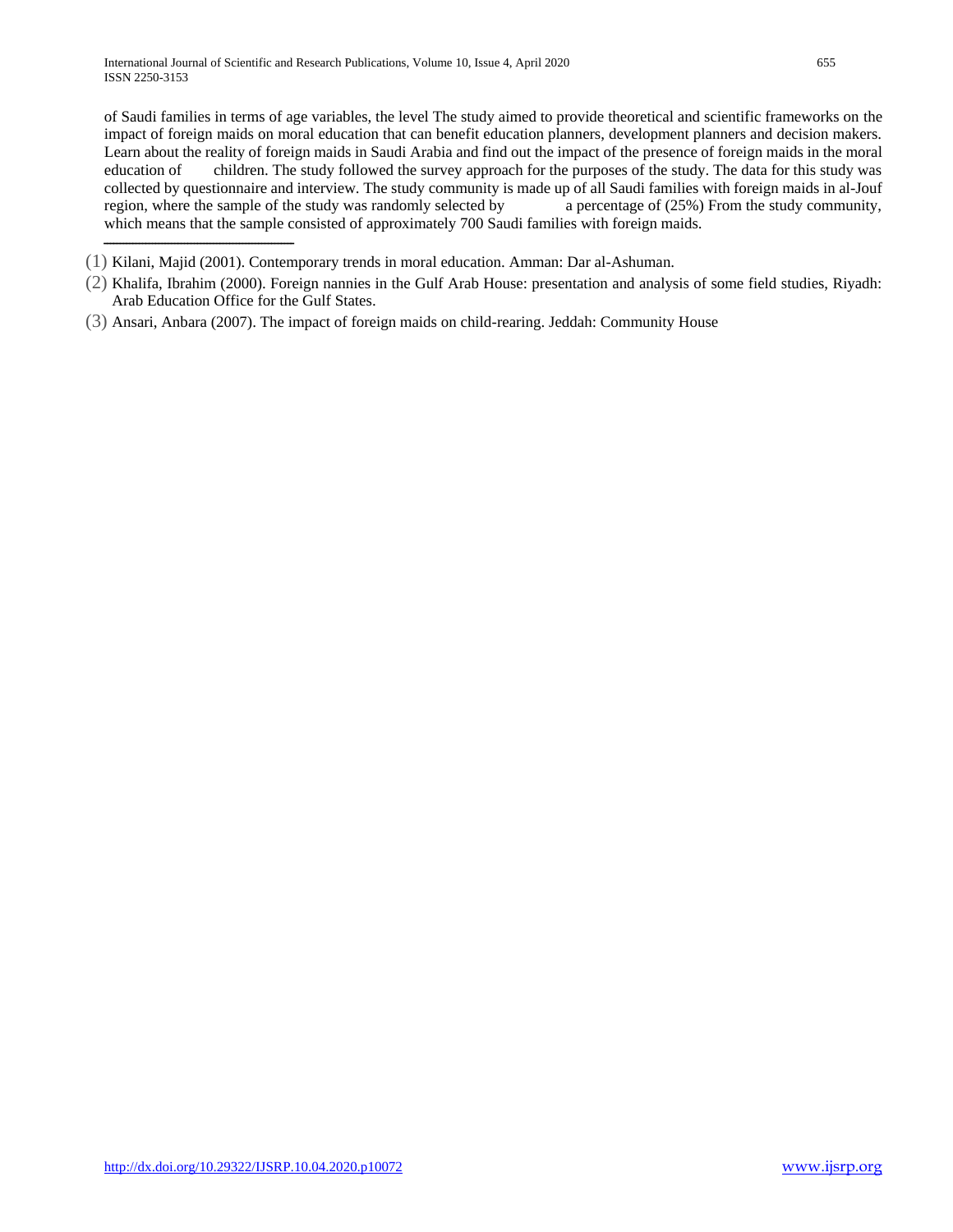| variables                                                     | levels              | number          |
|---------------------------------------------------------------|---------------------|-----------------|
|                                                               |                     |                 |
|                                                               | $24 - 18$           | 174             |
| Age                                                           | $29 - 25$           | 155             |
|                                                               | $39 - 30$           | 225             |
|                                                               | 40 and more         | 146             |
| Total                                                         |                     | 700             |
| Gender                                                        | male                | 398             |
|                                                               | female              | 302             |
| Total                                                         |                     | 700             |
|                                                               | weak                | 38              |
| Economic level                                                | average             | 273             |
|                                                               | good                | 389             |
| Total                                                         |                     | 700             |
|                                                               | ن 1-4               | 280             |
| Number of family members                                      |                     | 230             |
|                                                               |                     | 124             |
|                                                               |                     | 66              |
| Total                                                         |                     | 700             |
|                                                               | Government employee | 485             |
| The nature of the work of the head of private sector employee |                     | 74              |
| the family                                                    | businessman         | 118             |
|                                                               | others              | $\overline{23}$ |
| Total                                                         |                     | 700             |
| Parental availability                                         | Yes                 | 550             |
|                                                               | No                  | 150             |
| Total                                                         |                     | 700             |
| Aggregate                                                     |                     | 700             |

|  |  | Table (1) shows the distribution of study members from Saudi families in the light of their variables. |
|--|--|--------------------------------------------------------------------------------------------------------|
|  |  |                                                                                                        |

#### II. THEORETICAL FRAMEWORK

### **The reasons for spread and the use of foreign maids and their negative and positive effects**

 In the past few years, the phenomenon of the use of foreign domestic workers in Saudi families has become a widespread phenomenon. It would not have taken the form of the phenomenon until it took the form of the generality and extended its impact to a very large percentage of Saudi families. So that attracted the attention of officials and attracted a lot of researchers studying to address this dangerous and strange phenomenon on Saudi society by studying and researching to find out the causes of its spread and reduce it and reveal its harms on the new youth and the family (1), that Saudi Arabia is one of the countries that It has a small population of citizens compared to other countries in the world, and has had to use foreign migrant workers to participate in the implementation of development and modernization projects. This is perhaps the first and main reason for the beginning of the spread of foreign labor. (2) . Migrant workers played an important role in the social construction of Saudi society, as their arrival generated movement, progress and the acquisition of technology, so social construction is based on migrant workers (6). Despite these positive social effects of foreign employment, there are negative social effects of such employment, which far outweigh the positives. The results of several studies on the negative effects of foreign employment have raised that the phenomenon of migration in general and Asia in particular to the Gulf region poses a great danger to the Western region in general and the oil countries in particular. This risk may not be evident now, but the likelihood of it appearing in the future is high. We can limit the most important consequences of the phenomenon of employment Foreign below:

1.Threatening the Arabism of the region by distorting Arab culture, such as the disintegration of the family and Arab society.

2.Establishing western consumption patterns by marginalizing the productivity of society. 3.Increasing the gap between Arabs and their implications for the issue of Arab unity.

4.Impact on development with its reflections of deviations and distortions (1).

<http://dx.doi.org/10.29322/IJSRP.10.04.2020.p10072> [www.ijsrp.org](http://ijsrp.org/) There are also some other aspects that bring many of the risks of such foreign labor to social aspects, for example, "the increasing reliance on migrant labor has been determined by the size of national employment and therefore the growth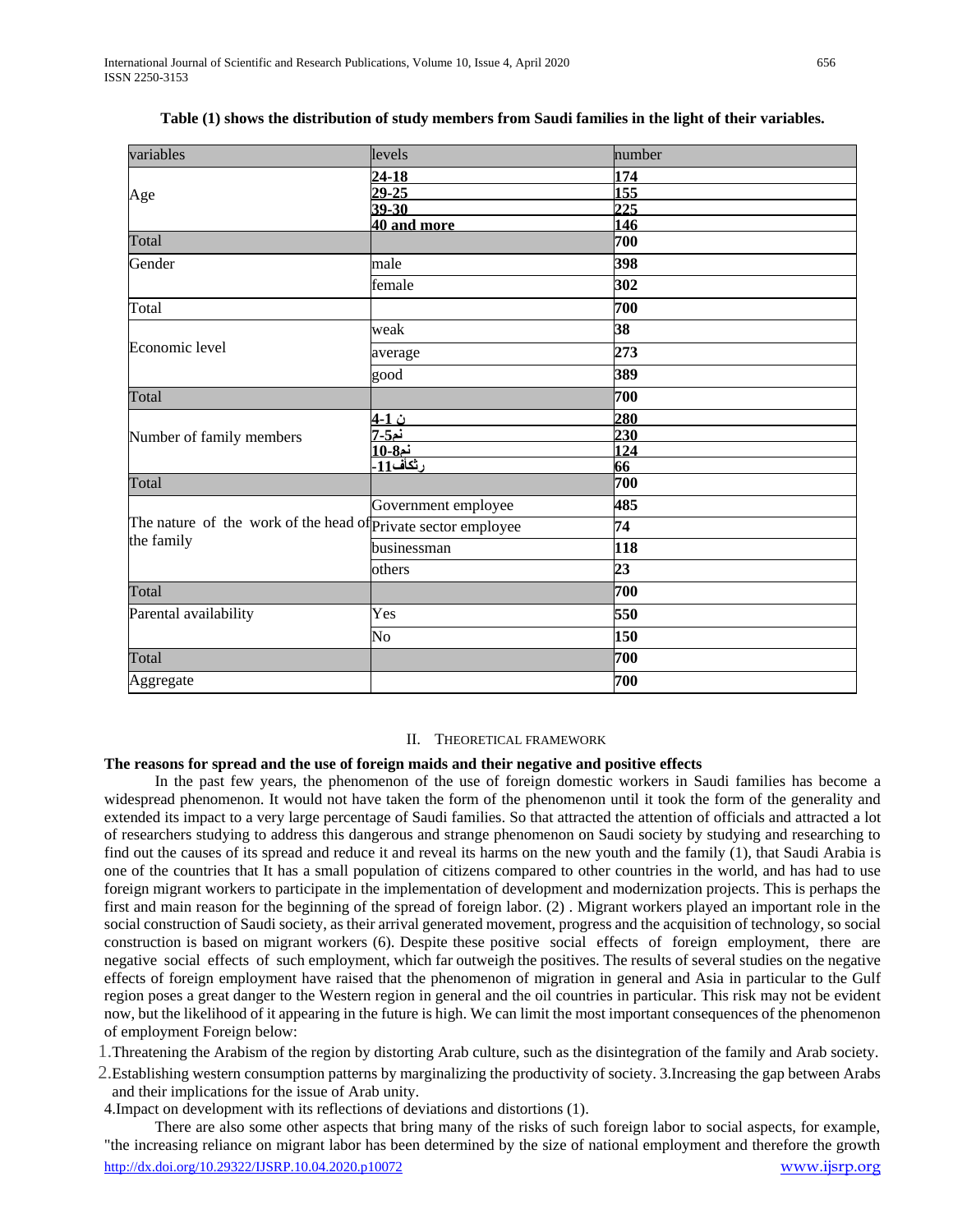ـــــــــــــــــــــــــــــــــــــــــــــــــــــ

and maturity of the national working class. This has had serious long-term repercussions. The effects of this employment have not been limited to these aspects, but have been clearly dangerous for the security and stability of society, but will undoubtedly play a destructive role in social, value and national construction over generations to come, in addition to its negative impact on the current generation. Any group living in an Arab environment lives within its national and national culture, and its cultural presence becomes a threat to Arab culture only if there is one very important element (2).

- *(1) Al-Falih, Matrouk (1999). Towards a theoretical framework to get out of the problem of non- implementation of solutions: the status of the foreign employment symposium in the Arab Gulf countries, Arab Future Magazine, year 7, issue 5, 7(5), 25- 39.*
- *(2) Yusuf, Sultana (2000). Children in the UAE are attached to Asian women in their first two years of life and related to the appearance of behavioral disorders in pre-pubescent. Unpublished master's thesis. Ain Shams University, Ain Shams, Egypt.*

*<sup>1)</sup> Labib, Ali (2000). Reasons for the spread of Asian employment, foreign labor in the Arab Gulf countries, Beirut: Center for Arab Unity Studies, 6th edition.*

*<sup>(2)</sup> Ali, Taffa (2000). The democratic features of socialization in contemporary Kuwaiti society (field study), Kuwait University, Damascus University Journal, 17(1). 10-22.*

*<sup>(6)</sup> Al-Khaldan, Hanan (2003). Foreign servants and nannies: Causes and Effects, Bahrain: The Follow-up Office of the Council behind the work and social affairs in the Gulf Arab states.*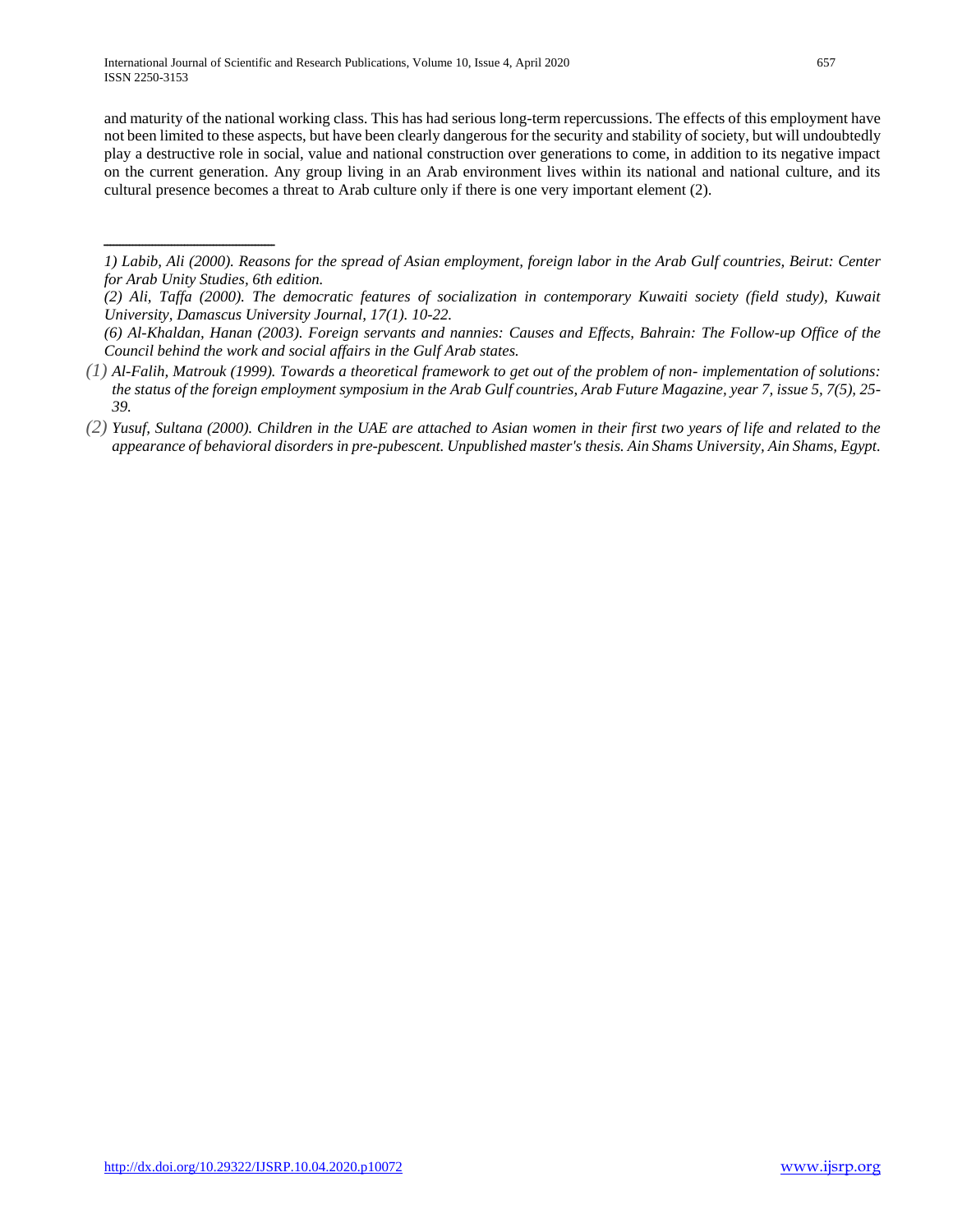### **Factors and reasons for the spread of foreign maids**

 There are some reasons that helped this employment to permeate the construction of the Gulf family, the most important of which was mentioned by al-Ghraib (2009) (3). Wallabies (2006) (4)

 1. Increasing the responsibilities of the housewife: The change in the shape of the family after the emergence of oil, and the transformation of large extended families into small nuclear families, has increased the burdens and responsibilities of the housewife. As the demands and diversity of daily life increased, the head of the family alone bore all the burden of her family, prompting her to hire a maid or a nanny to relieve her of some of her burdens. 2. Women's work: women have accepted to work in the various areas available to them. In doing so, she added another burden to her family burden, and to make up for her absence from home, she hired a foreign maid to run her home, her family and her children. 3. Lack of alternatives: The conditions of modern life that required women to go out to work did not adequately provide alternatives from kindergartens and nurseries that house the children of working women during the period of busy working at the level to which the mother is satisfied, forcing many mothers to use Foreign maids. 4. Ease of recruiting foreign maids: 5. Low wages for foreign maids: As the level of family income rises, the amount paid by the maid as a wage is not a significant burden on these families, and for the maid this wage is a significant amount. Given the convergence of interests of the parties, this phenomenon is on going on. 6. Social status: The high standard of living and increased material resources has led to a tendency for families to take up luxuries, including the presence of maids at home. Some families have a large number of servants without the actual need for them, but being at home is a traditional manifestation of pride and pride. 7. Lack of awareness of the effects of the use of foreign maids:

 It is clear that families are still not fully aware of their educational role, and the education process is partly or entirely assigned to the maid. The lack of awareness or disregard for this basic fact has contributed to the emergence of the phenomenon of reliance on domestic servants and the consideration of child care and upbringing as part of their daily tasks. The effects of the use of foreign domestic workers on society, family and children: The mother's dependence on the maid altogether has many negative effects on children, including: some maids neglecting them may lead to the death of the child or his or her deformities and disabilities. (1). The negative effects on the child's personality include all aspects of his personality. A large part of the child's personality is formed as a result of the educational practices he received in his early years, which illustrates the importance of providing a healthy educational environment within the family that ensures healthy educational growth. If the issue is so serious, the use of a maid by the family is considered to be a lack of educational outlook on the parents. The maid is a culturally, socially and geographically alien element of the child. Most of them are characterized by a low level of health and culture, where ignorance, underdevelopment, disease and lack of Arabic language prevail. Studies in this area confirm that 68.3% are not familiar with child-rearing and home affairs, that one third are illiterate, two thirds provide children with false information, and 97.5% are dangerous examples of Buddhist and pagan beliefs (3). And with this maid's call.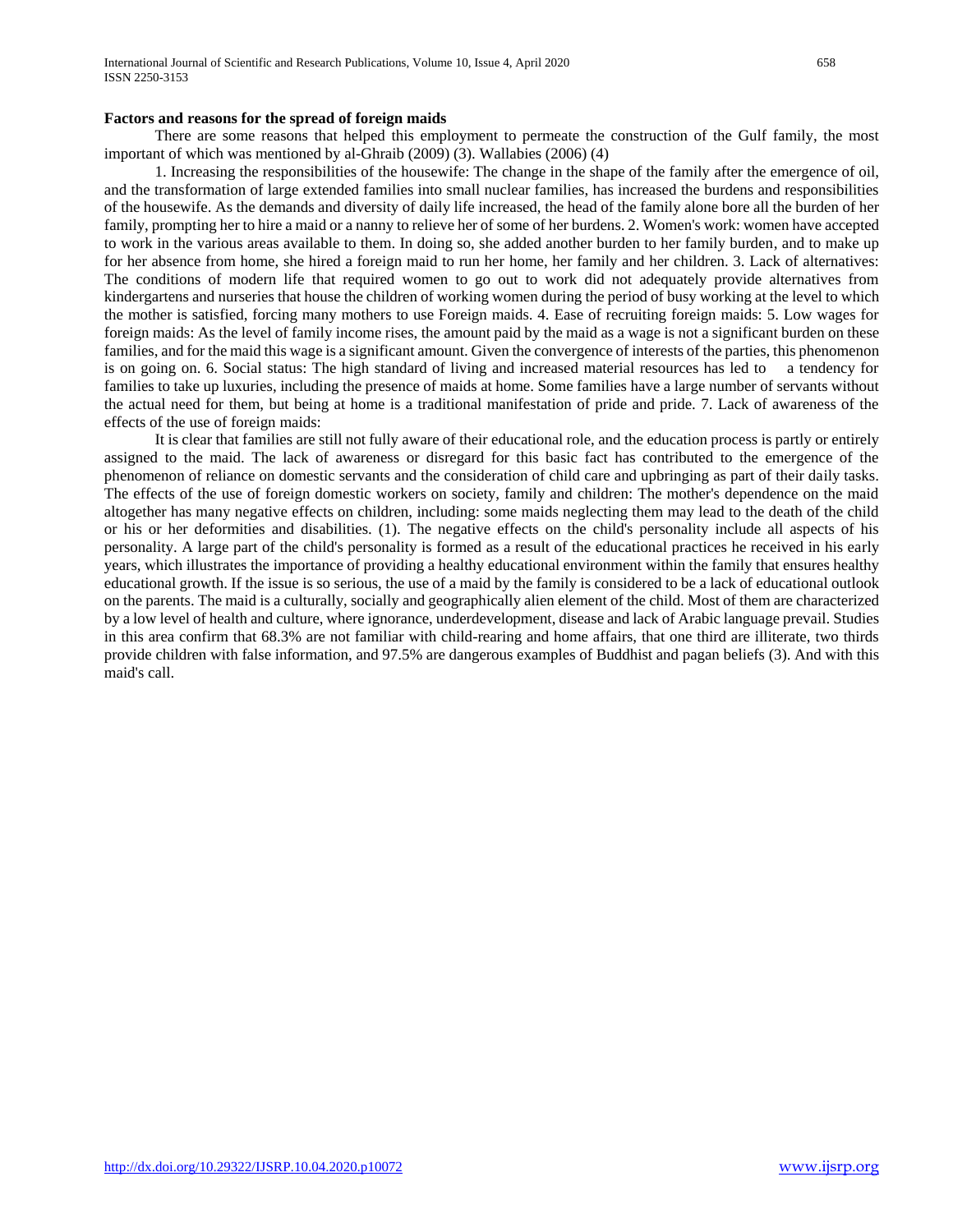- *(3) The Stranger, Abdul Aziz (2009). The impact of the maids on the socialization of the child field study on a sample of Saudi families. Journal of Cooperation. 23 (67)* 71-17 ،*.*
- *(4) Labib, Ali (2000). Reasons for the spread of Asian employment, foreign labor in the Arab Gulf countries, Beirut: Center for Arab Unity Studies, 6th edition.*
- *(1) Youssef, Fadia (2005). On UNICEF's Strategy in the Gulf Region: Research on the Impact of Foreign Nannies on Gulf Families, Abu Dhabi, Al-Ittihad, November 2, 1983.*
- *(2) Hamada, Abdul Mohsen (2000). Founded child-rearing in the Arabian Gulf, Journal of Gulf and Arabian Peninsula Studies, 28.7 (3) Al-Samadi, Hussein (1999). The latest study on nannies in the Arab Gulf states, Abu Dhabi: Al-Ittihad newspaper, December 9, 1999.*

 If this issue is agreed upon, the issue of the presence of this foreigner within the family in the form of a nanny or a maid becomes one of two things: either he is ignorant of the educational issue and this is dangerous, and not knowing its impact while insisting on its existence, and this is more serious, and It is more likely that the family is not fully aware of its educational role. In terms of the psychological effects of the child, it may result in several reasons: changing the nanny every several months or every year, the child cannot form a fixed image of who he or she is dealing with. The total reliance of the mother on the maid to meet the needs of the child, which creates a kind of self-reliance in the child, where the mother is seen dependent on the maid, and the mother is usually the ideal of the child. Leaving the child all the time with the maid and the lack of a close relationship between him and his mother, increases the child's attachment to the maid - which will inevitably leave - which occurs when the child is a kind of frustration that results in distrust of people and lack of continuity in his relationships with them, and these psychological problems do not appear at an early age . The treatment of the child by the maid is cruel during the absence of the mother, resulting in a lack of physical development in the child, in addition to the negative impact on his psychological and mental development (1). In terms of their effects on children's physical health, Morteza pointed out (2002). (2) It is noted that most maids do not have the necessary awareness to care for children, and therefore expose them to malnutrition. In terms of the strange customs that nannies and servants pass on to children, there are many that do not belong to the religion, customs or traditions of The Islamic society. Aprett Ben Ayban (2012) (3) and Al- Subai'i (2007) (4) a range of negative effects on the presence of maids, including :

## 1. **Social impacts**

ــــــــــــــــــــــــــــــــــــــــــــــــــــــــــــــــــ

The most important negative social effects of foreign maids on children can be summarized as follows:

 A- Laziness and dependency: the individual learns to depend on the environment in which he lives and the presence of foreign workers in Saudi Arabia helped to educate the individual dependency and dependence on others, and this is clearly evident in the presence of domestic workers where we find that the individual is lazy about serving himself even in the simplest things have proved Study (Al-Aidan, 1993). 56% of the sample of housewives surveyed said that family members had learned to rely, which is a large percentage, especially if we know that  $(37.3%)$  From the sample,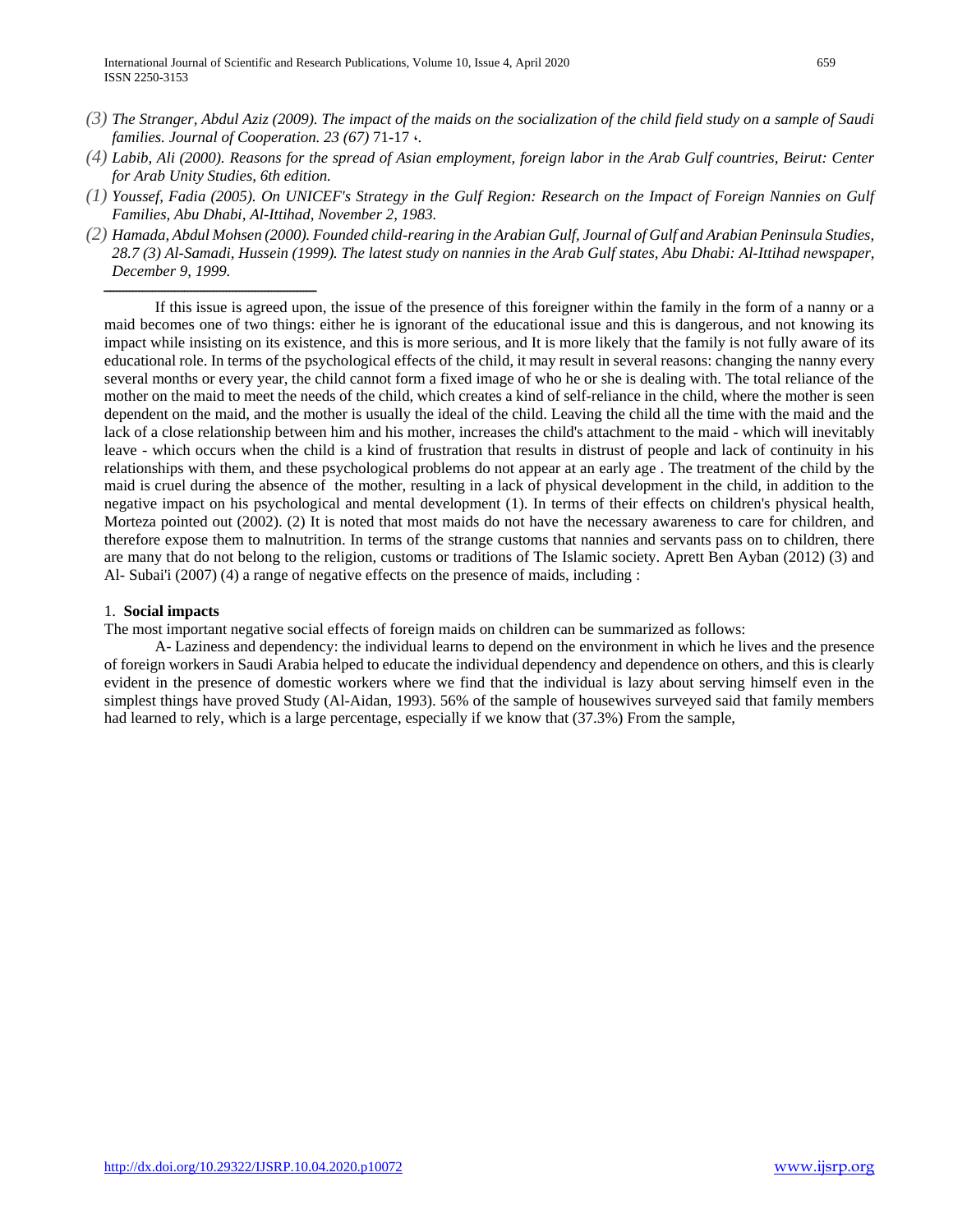it didn't show anything. B- The way and quality of the dress: The dress is the usual dress of the Saudi citizen, whether they were young or old, as well as the one-piece curtain dress for women, but with the entry of expatriate workers and their mixing with Saudi society, the way of dress has changed, so many types of clothes that were not known in the past. C- Safour and mixing: The presence of thousands of non-Saudi families in the kingdom's land and of different nationalities and different religions has led to the creation of some kind of behavioral changes in the personality of the Saudi citizen. D. Conflict of roles and family relations: employment in personal services has affected the aspect of family relationships. The presence of a mediator who shared some of the roles of the mother reduced the intensity and depth of the mother's interaction with her children, as well as the possibility of the child being influenced by those with whom he stays longer and the tendency of the child to emulate them in language, values and For behavioral patterns (6). The presence of the driver and his participation in some of the roles of the father reduced the intensity of the father's interaction with his family members,

- *(1) Tokhi, Wafa (2004). How do we deal with this problem? Relations with Maids, Dubai: Al Bayan Newspaper, September 12, 2004.*
- *(2) Morteza, Salwa (2002). Child rearing problems and solutions;*

ـــــــــــــــــــــــــــــــــــــــــــــــــــــــــــــــــــــــــــــــــــــــــــــــــــــــ

- *(3) Ben Ayban, Ibrahim (2012). Migrant workers in Saudi Arabia and the negative effects of their existence and the roles of educational institutions in reducing their recruitment and avoiding their effects. Journal of Psychological and Educational Studies. 6(2)* 28-1 ،
- *(4) Al-Subai'i, Nawal (2007). The use of domestic workers by women working in the education sector: causes, problems and solutions. King Saud University Publications, Riyadh.*
- *(5) Eidan, Noura (2002). The size of the applicant and how important they are to the Saudi family. Unpublished Master's thesis, Um al-Qura University. Mecca, Saudi Arabia.*
- *(6) Kantar, Fayez (1992). The Evolution of the Relationship between Child and Mother, World of Knowledge Magazine, Kuwait, Issue 166*

In some families, the driver spends more time with family members than the father, and this affects their language, values and behavior. E. To dissolve jealousy of souls and influence good values: Saudi society is known to contain a number of good values such as: generosity, honesty and honesty, justice, kindness to the young, and respect for the great... However, with the passage of time and the arrival of migrant workers, some of these values have begun to decrease, and many

bad habits such as smoking, beards, drug use, theft, hairstyles, nails and the way some religious rituals are performed have spread. G. The tyranny of material aspects: the physical aspects began to overwhelm everything, and everything became appreciated on the basis of its material value and we began to see that it is rare for a human being to serve a friend, colleague, neighbor or passer- by without taking into account the material returns from it, unlike the previous one, which was

provided on the basis that it was Social custom or religious duty. H- Its effects on the Arabic language: with the arrival of migrant workers to the Kingdom, the foreign vocabulary in the language of the Saudi citizen increased not with employment, but went beyond that until his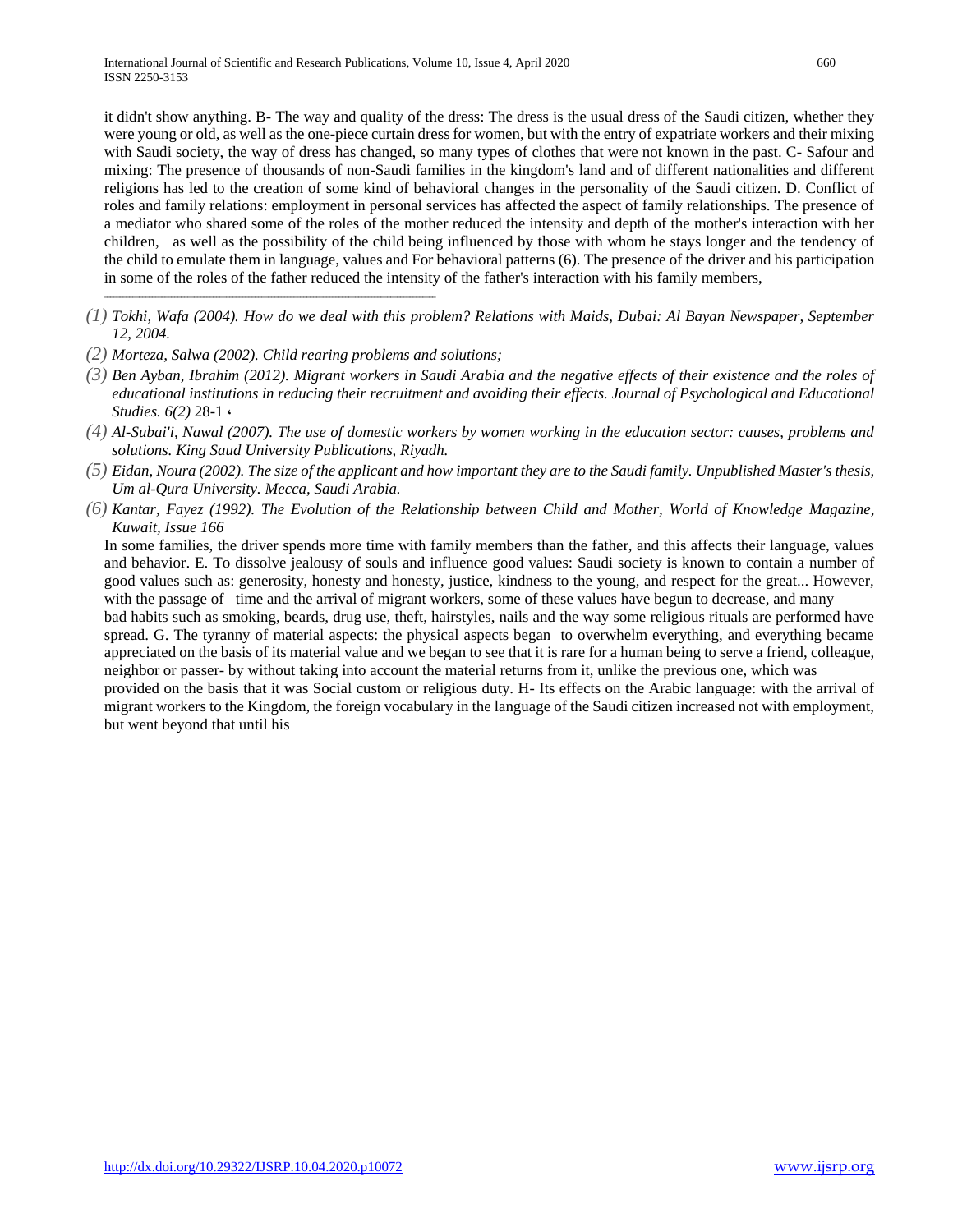language became in daily communication - even with his own skins - did not give up foreign vocabulary and terminology and did not stop at this limit but exceeded it The composition and formulation of some sentences and phrases. 2. Economic implications: The massive presence of migrant workers in Saudi Arabia is a major competitor to Saudi labor, which ultimately increases unemployment rates of both convincing and blatant types, and one of the most important economic negative effects of migrant workers is: A- Pressure on goods and services and increasing the budget deficit: migrant workers and their families receive various state services such as education, health, services and facilities free of charge or at nominal prices in addition to their access to subsidized goods for citizens, and this creates a kind of increased public expenditure and pressure on Services allocated to the citizens of the state (practical, 1422 Ah) and there is a waste of about (1586697) of migrant workers under the age of "19" (General Statistics Department, 1425 Ah), which means that their presence within the Kingdom is considered a significant burden on the state and has little returns. (b) Increasing the proportion of cash transfers abroad: Cash transfers of migrant workers constitute a large proportion of state revenues and these heavy remittances have devastating economic effects, as these amounts can be exploited in various internal development projects, with total labor remittances for 2000. It reached 39.5 billion riyals (10%) Of the total Saudi revenues (Al-Khairi, 1424 AD). C- Obstructing the plans of the rehabilitation and employment programs of national cadres: dependence on migrant workers hinders the plans and programs of preparing and qualifying national cadres to meet the queen's employment needs, because there is an expatriate employment trained, ready and cheap at the same time. D- Contempt and contempt for certain professions: the continuation of migrant workers at longterm employment in certain jobs leads to contempt for the Saudi citizen to that work, which has been associated with migrant workers, E. Unemployment: As the migrant worker competes with the Saudi people in earning a living and entices institutions and companies to hire this expatriate worker because the migrant worker will be satisfied with a little money, a little Saudi currency is equivalent in some countries equivalent to hundreds of money (currency differences) and this tempts the migrant worker in Stay up with low pay as the owner of the enterprise is tempted to hire him and leave the Saudi. 3. Security and political implications: There is no doubt that no matter how far away from his country and no matter how much he has the means to live in a home other than his own, he remains very loyal and nostalgic for his country of origin, and even tries to spread his ideas, and some migrant workers have customs and traditions that represent a danger to the security and safety of society. Moral deviations, theft, begging, prostitution and drugs at the hands of some migrant workers mean putting serious seeds in society. There is also a mutual influence between the employment and the political ties of the states concerned, and from this point of view migrant workers can play such a prominent role in the political aspect that relations between the Government of these maids and the Government of the states in use may worsen. The crisis in political relations between two States as a result of certain positions has a profound impact on the mutual employment of those two States.

### **Application framework**

 To answer the study's question concerning the impact of foreign maids on the moral education of children in Saudi Arabia from the point of view of Saudi families. Calculation averages and standard deviations were calculated for each area of impact. Where it was as follows.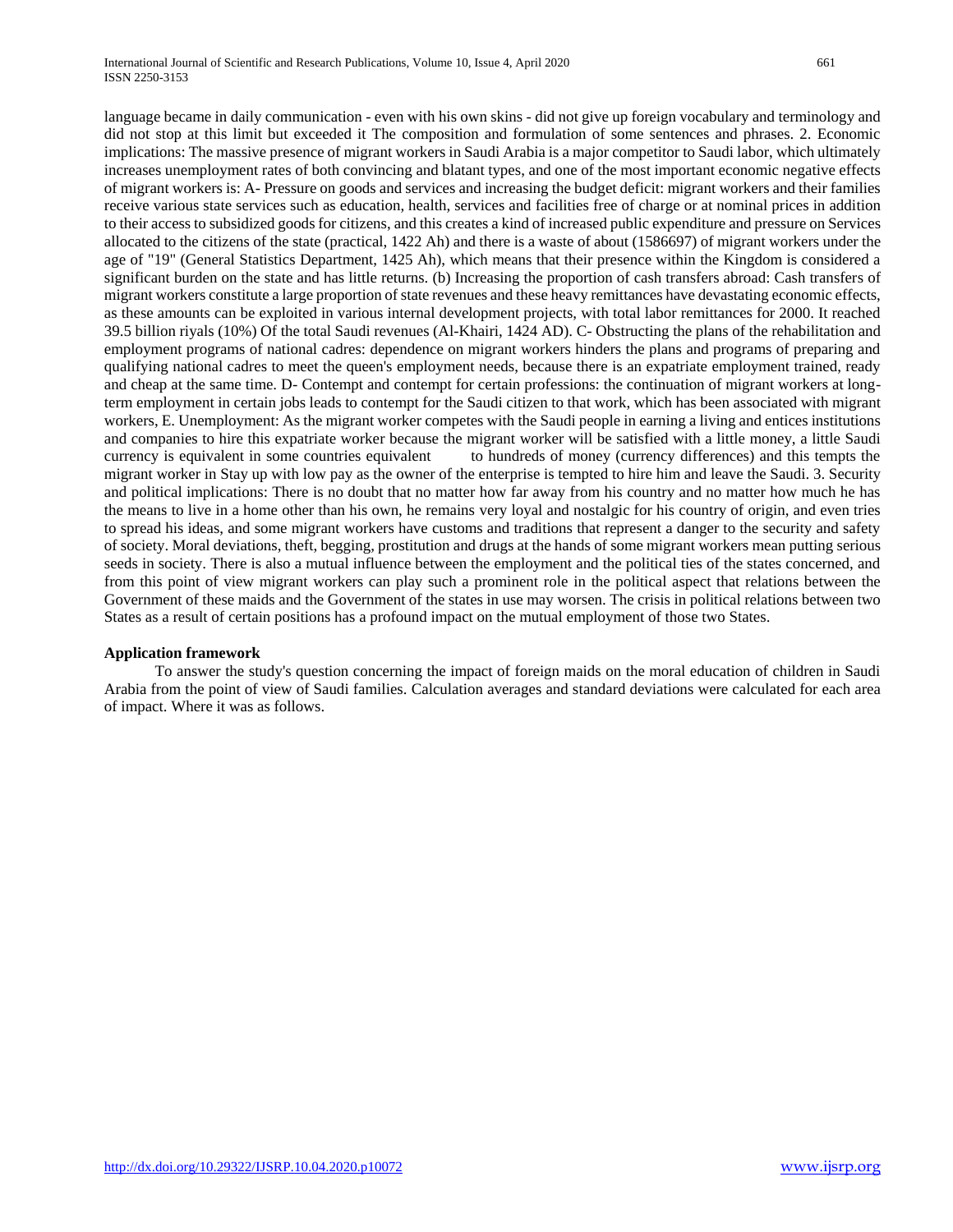- 1. **The area of the influence of foreign maids on the development of conscience and moral behavior in children:**
- 2. **Table 2. Mathematical averages and standard deviations of the paragraphs of the area of influence of foreign maids on the development of conscience and moral behavior in the child ranked downward**

| Number         | statements                                                                                                                                                         | Arithmetic<br>Average | Standard<br>deviation | class  |
|----------------|--------------------------------------------------------------------------------------------------------------------------------------------------------------------|-----------------------|-----------------------|--------|
|                | The presence of a maid does not encourage responsibility for $3.37$<br>the child's moral behavior.                                                                 |                       | 1.13                  | medium |
| 8              | The presence of the maid doesn't help revive moral values                                                                                                          | 3.20                  | 1.04                  | medium |
| 4              | Having a maid gives the baby a feeling of selfishness.                                                                                                             | 3.19                  | 1.10                  | medium |
| 5              | The presence of a maid weakens the child's acquisition of<br>great importance to the social value system.                                                          | 3.10                  | 1.11                  | medium |
| 6              | The presence of the maid makes the child reach the stage of<br>moral adulthood and does not realize the situations to be 3.10<br>taken in different circumstances. |                       | 1.01                  | medium |
|                | The maid does not provide proper guidance to place the rules 3.10<br>in the child's hands.                                                                         |                       | 1.00                  | medium |
| $\overline{c}$ | The presence of the maid makes the child refuse to abide by<br>the moral rules and underestimate the non-congenital <sup>[3,09</sup> ]<br>behavior.                |                       | 1.05                  | medium |
|                | The presence of a foreign maid does not help the child<br>gradually reach the stage where he or she can solve his own 3.05<br>problems.                            |                       | 1.04                  | medium |
| 3              | The presence of a maid breeds in children a so- called <sup>[2,98</sup> ]<br>personal conscience.                                                                  |                       | 1.05                  | medium |

 Table (2) Shows that the arithmetic averages of paragraphs in the area of the effect of foreign maids on the development of the child's conscience and moral behavior ranged from (2.98 to 3.37), with paragraph (1) stating that "the presence of the maid does not encourage responsibility for the child's moral behavior" in the first place and on average. My account was 3.37, while paragraph 3 read "The presence of the maid is born in the children of the so-called personal conscience" in the last place and my account average is (2.98). 2. The area of the influence of foreign maids on the norms and values prevailing in society among children: Table (3) shows that the mathematical averages of the paragraphs of the area of influence of foreign maids on the standards and values prevailing in society among children ranged from (2.90 to 3.49), where paragraph No. 6 came in.

 It reads "The family's reliance on the education of foreign maids does not help to acquire social, cognitive, emotional and emotional skills" in the first place and with a mathematical average of (3.49), while paragraph 9 and the text "The presence of the maid makes the child have difficulty in absorbing the elements of culture" Social standards and values" are last place disputing a mathematical average of 2.90. Table 3. Mathematical averages and standard deviations of the paragraphs of the area of influence of foreign maids on the prevailing norms and values prevailing in society among the child rank edited downward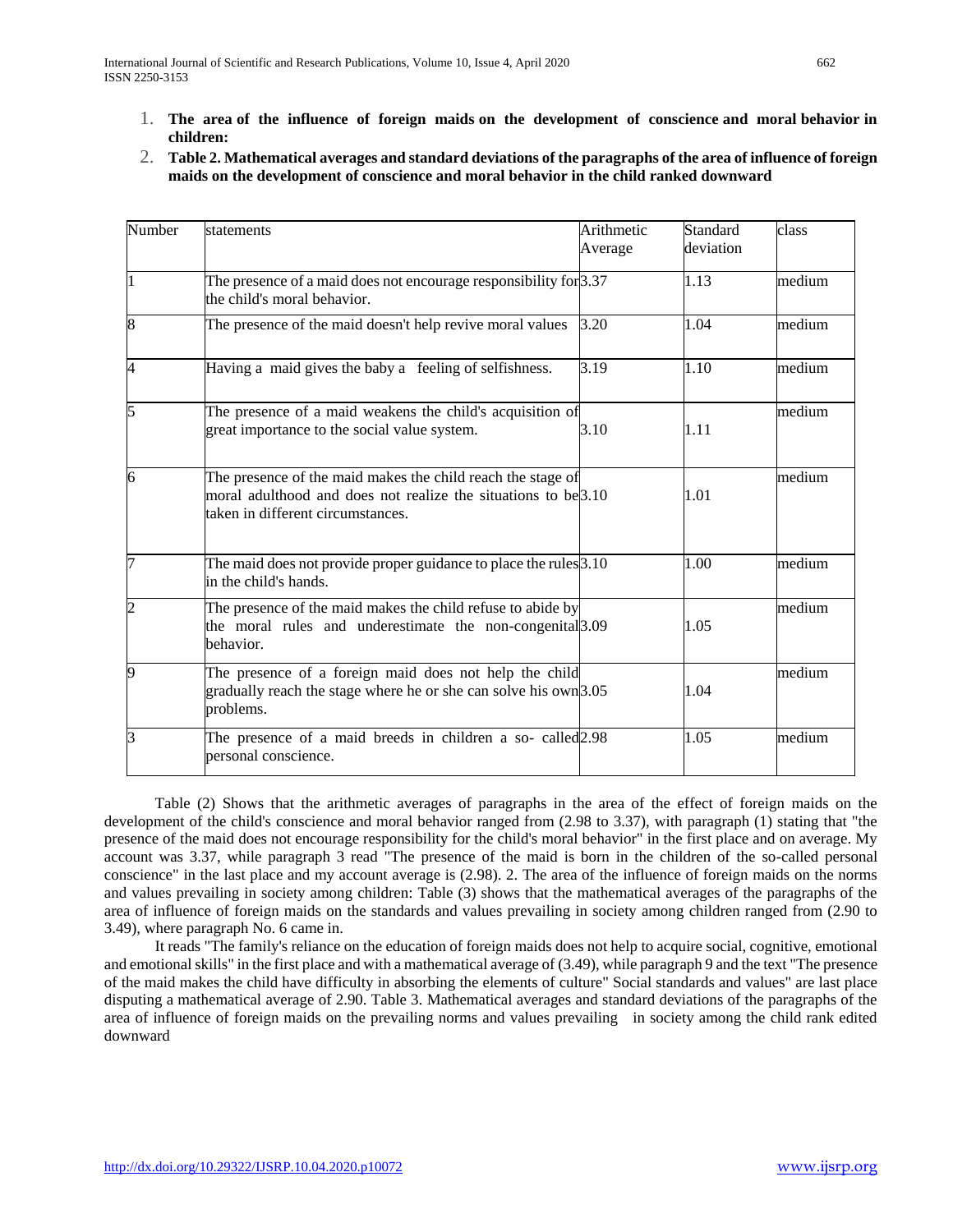| Number | statements                                                                                                                                                                                                      | Arithmetic<br>Average | Standard<br>deviation | class  |
|--------|-----------------------------------------------------------------------------------------------------------------------------------------------------------------------------------------------------------------|-----------------------|-----------------------|--------|
| 6      | The family's reliance on the upbringing of foreign maids does<br>not help to acquire social, cognitive, and emotional skills.                                                                                   | 3.22                  | 1.29                  | medium |
|        | The presence of a foreign maid makes the child depend on<br>imitation and simulation depending on the circumstances                                                                                             | 3.15                  | 1.09                  | medium |
| з      | The presence of a foreign maid reduces the child's learning of<br>the ways and lifestyles of his or h community                                                                                                 | er3.14                | 1.08                  | medium |
| 5      | presence of<br>maid hasa<br>the<br>The<br>negative perception of himself with his physical, 3.13<br>mental emotional, social, values and other personalities.                                                   |                       | 1.23                  | medium |
|        | The presence of a foreign maid weakens the child's sense of<br>respect for moral values as it is of great importance to him.                                                                                    | 3.02                  | 1.23                  | medium |
| 10     | With a foreign maid, a child cannot acquire th psychologicale<br>tendencies and behavioral patterns that the group agrees to.                                                                                   | 3.00                  | 0.97                  | medium |
|        | Having a maid does not help the child to acquire knowledge,<br>values, trends and all types of behavior such as methods 2.92<br>of dealing                                                                      |                       | 0.79                  | medium |
|        | The presence of a foreign maid does not help to blend values<br>with personal hopes, individual ideas and experiences to 2.92<br>characterize the child's life with the character of those values<br>and ideas. |                       | 0.79                  | medium |
|        | The presence of a foreign maid does not help the child to<br>introduce the values and standards of the community into the 2.91<br>concept of himself.                                                           |                       | 0.79                  | medium |
| 9      | The presence of the maid makes it difficult for the child to<br>understand the elements of culture, social norms and values                                                                                     | 2.90                  | 1.06                  | medium |

The area of the impact of foreign maids on the relationship between parents and children:

 Table (6) shows that the mathematical averages of the paragraphs of the area of influence of foreign maids on the relationship between parents and children ranged from (3.25 to 3.81), with paragraph 7 and the text "The child lacks the presence of the maid. Foreign to possess the skill of dealing with parents" in the first place and with an average account of (3.81), while paragraph no . (8) and the text "The presence of a foreign maid does not help to build a relationship between parents and children based on trust and love" in the last place and with an average account of (3.25).

### **3.The area of influence of foreign maids on the relationship between parents and children:**

 Table (6) shows that the mathematical averages of the statements of the area of influence of foreign maids on the relationship between parents and children ranged from (3.25 to 3.81), with paragraph (7) stating that "The child lacks the presence of the maid. Foreign to possess the skill of dealing with parents" in the first place and with an average account of (3.81), while paragraph no . (8) and the text "The presence of a foreign maid does not help to build a relationship between parents and children based on trust and love" in the last place and with an average account of (3.25).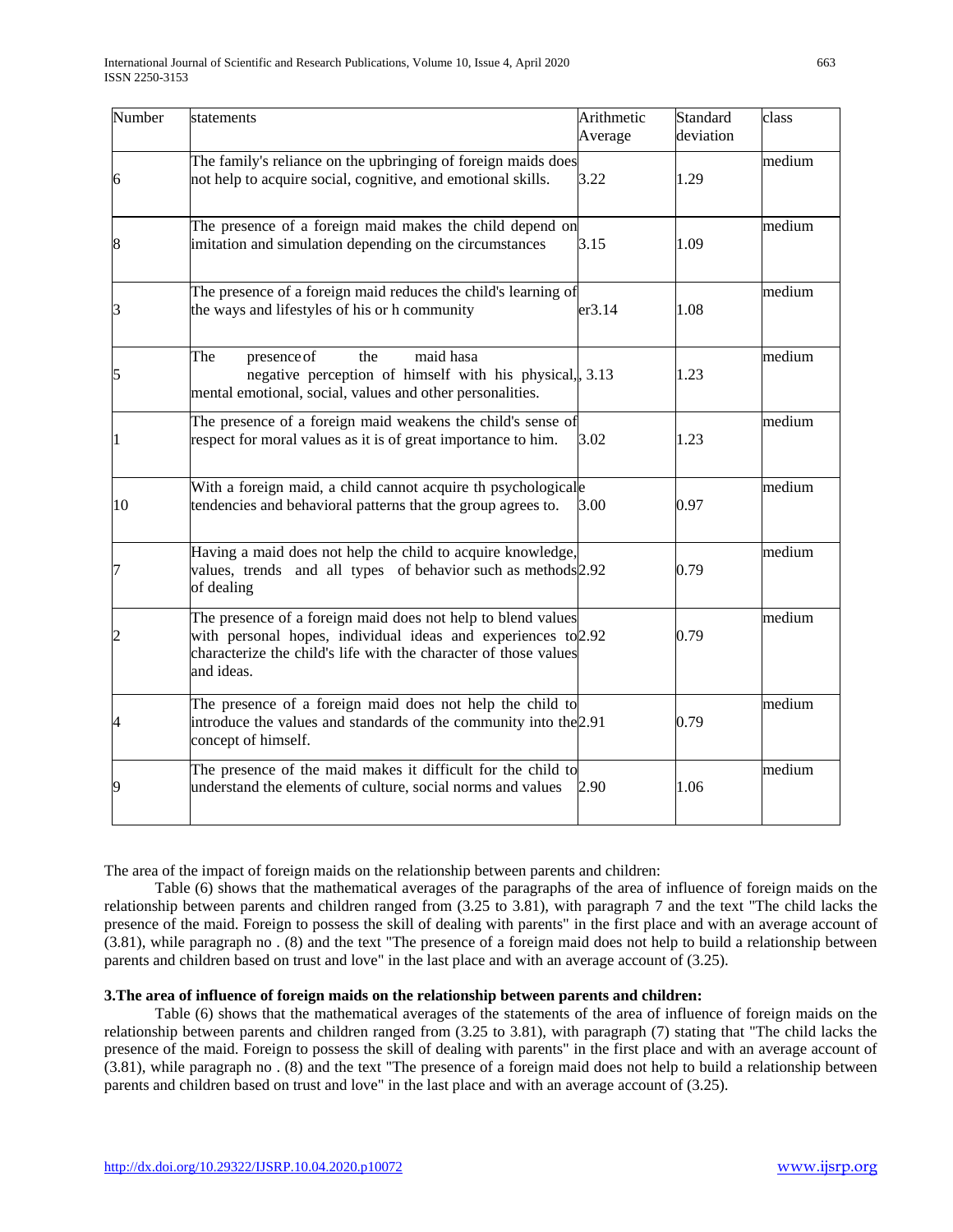# **Table 4. Mathematical averages and standard deviations of the statements of the area of influence of foreign maids on the prevailing norms and values prevailing in society among the child rank edited downward**

| Number         | statements                                                                                                                                                           | Arithmetic<br>Average | Standard<br>deviation | class  |
|----------------|----------------------------------------------------------------------------------------------------------------------------------------------------------------------|-----------------------|-----------------------|--------|
| 7              | The child with the foreign maid lacks the skill of dealing with $3.81$<br>their parents                                                                              |                       | 1.29                  | high   |
| 9              | The effect of maids deprives children of the natural family $3.76$<br>care needed to develop them.                                                                   |                       | 1.30                  | high   |
| 6              | The presence of a foreign maid gives the child a feeling of a<br>significant barrier between the parents and the result of the 3.63<br>heavy attachment to the maid. |                       | 1.23                  | medium |
| 10             | The presence of a foreign maid loses the child emotional <sup>3.61</sup><br>support from the parents                                                                 |                       | 1.35                  | medium |
| 5              | The presence of a foreign maid affects the lack of family $\beta$ .60<br>relationships based on interpretation                                                       |                       | 1.45                  | medium |
|                | The presence of foreign maids prevents family compatibility $3.53$<br>between parents.                                                                               |                       | 1.41                  | medium |
| З              | The presence of foreign maids determines to a large extent the<br>child's personality and social compatibility.                                                      | 3.49                  | 1.33                  | medium |
| $\overline{c}$ | The presence of maids does not create the family climate $\beta$ .47<br>required for successful social education.                                                    |                       | 1.19                  | medium |
| 4              | The presence of a foreign maid in the home creates a child's<br>perception of a negative self, which is manifested in lack of 3.32<br>self-esteem and appreciation.  |                       | 1.17                  | medium |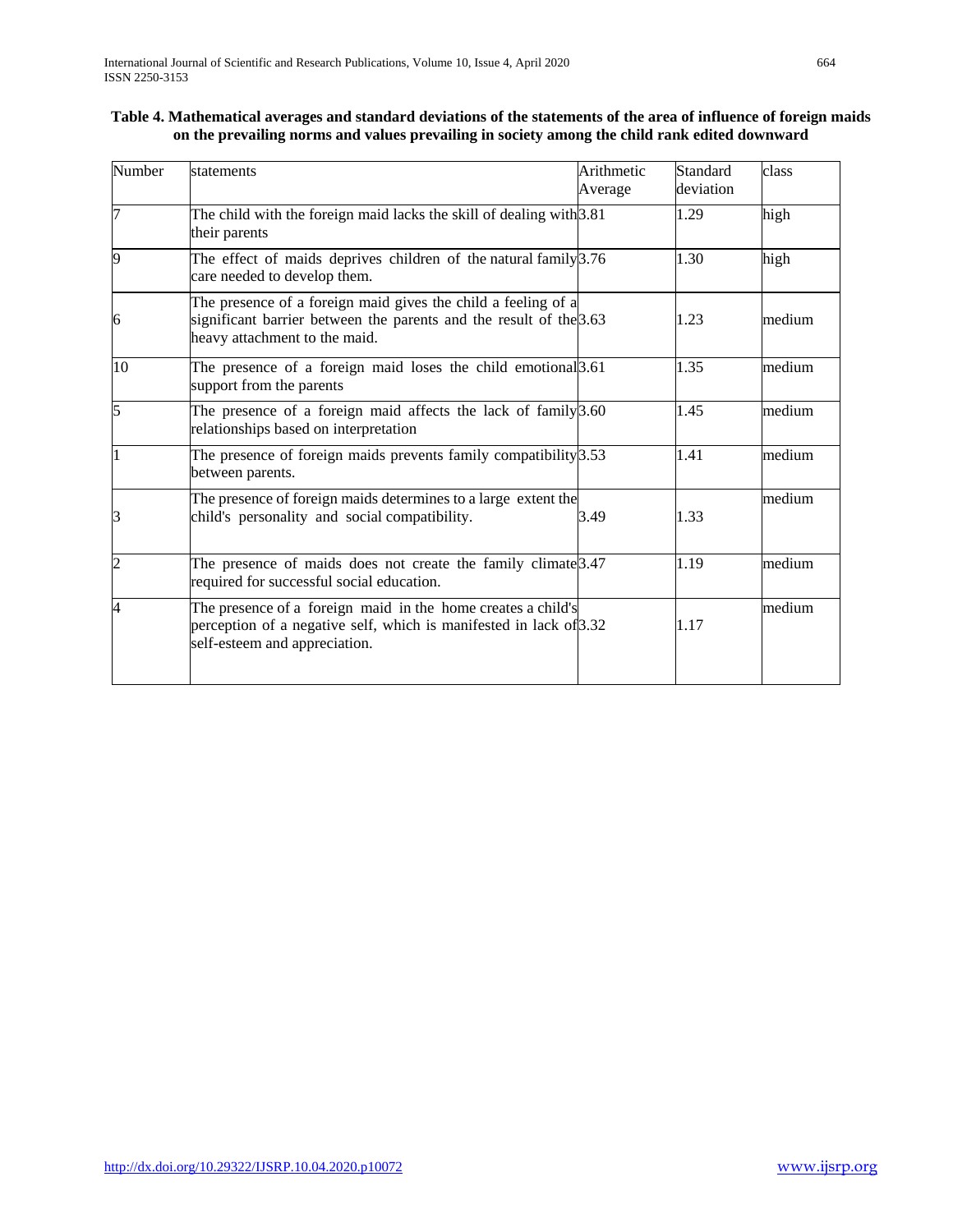| 8 | The presence of a foreign maid does not help to build a          |      | medium |
|---|------------------------------------------------------------------|------|--------|
|   | relationship between parents and children that built on the 3.25 | 1.39 |        |
|   | basis of trust.                                                  |      |        |

# **The area of the influence of foreign maids on the linguistic development of the child**:

# **Table 5. Arithmetic averages and standard deviations of the paragraphs of the area of influence of foreign maids on the effect of the linguistic development of the child ranked downwardly**

| Number         | statements                                                                                                                                                                         | Arithmetic<br>Average | Standard<br>deviation | class  |
|----------------|------------------------------------------------------------------------------------------------------------------------------------------------------------------------------------|-----------------------|-----------------------|--------|
|                | The presence of a foreign maid reduces the space for dialogue <sup>3.44</sup><br>with the child                                                                                    |                       | 1.26                  | medium |
|                | The possibility of the child experiencing difficulty in<br>pronunciation and speaking, especially in letters that East 3.33<br>Asians cannot pronounce, such as al-Dad and Al Ain, |                       | 1.26                  | medium |
| 8              | The child suffers a lot of sarcasm, which develops the sense of<br>inferiority and alienation with his peers.                                                                      | 3.33                  | 1.22                  | medium |
| $\overline{2}$ | The effect is the inability to pronounce the correct letters, and 3.24<br>to acquire the vocabulary to be learned.                                                                 |                       | 1.20                  | medium |
| 3              | The child learns the language of the nanny before learning $3.18$<br>Arabic.                                                                                                       |                       | 1.31                  | medium |
| 6              | The language of the maids occurs the overlap between<br>languages which affects the mother tongue.                                                                                 | 3.18                  | 1.09                  | medium |
| 5              | The child's linguistic output is lower as he does not seek to 3.13<br>memorize as many words as possible.                                                                          |                       | 1.17                  | medium |
|                | The child is delayed by those of his or her age in learning the $3.07$<br>language.                                                                                                |                       | 1.36                  | medium |
| 10             | The child is unable to express or speak and may experience<br>depression that leads to personality disorder.                                                                       | 3.06                  | 1.01                  | medium |
| 9              | The child is born with confusion or stuttering, which is the<br>fertile ground for future social anxiety growth.                                                                   | 3.01                  | 1.08                  | medium |

 Table (5) shows that the arithmetic averages of statements of the area of influence of foreign maids on the effect of the child's linguistic development ranged from (3.01 to 3.44), where statement No. 7 and the text "The presence of foreign maid reduces the space for dialogue with the child" in the first place and with a mathematical average of (3.44), while statement 9 reads "The child is born with confusion or stuttering, which is the fertile ground for future social anxiety growth", with a mathematical average of 3.01. To answer the question of the study concerning: Are there statistically significant differences at the level of indication ( $\geq \alpha$ 005) between the average responses of the sample members to the impact of foreign maids on the moral education of children in Saudi Arabia from the point of view of parents due to age variables, the level Economic, gender, number of family members, provide both parents, the nature of the work of each parent? Age variable: To answer the study's question concerning the existence of statistically significant differences at the level of indication ( $\geq \alpha$ 005) between the average responses of the sample members to the impact of foreign maids on the moral education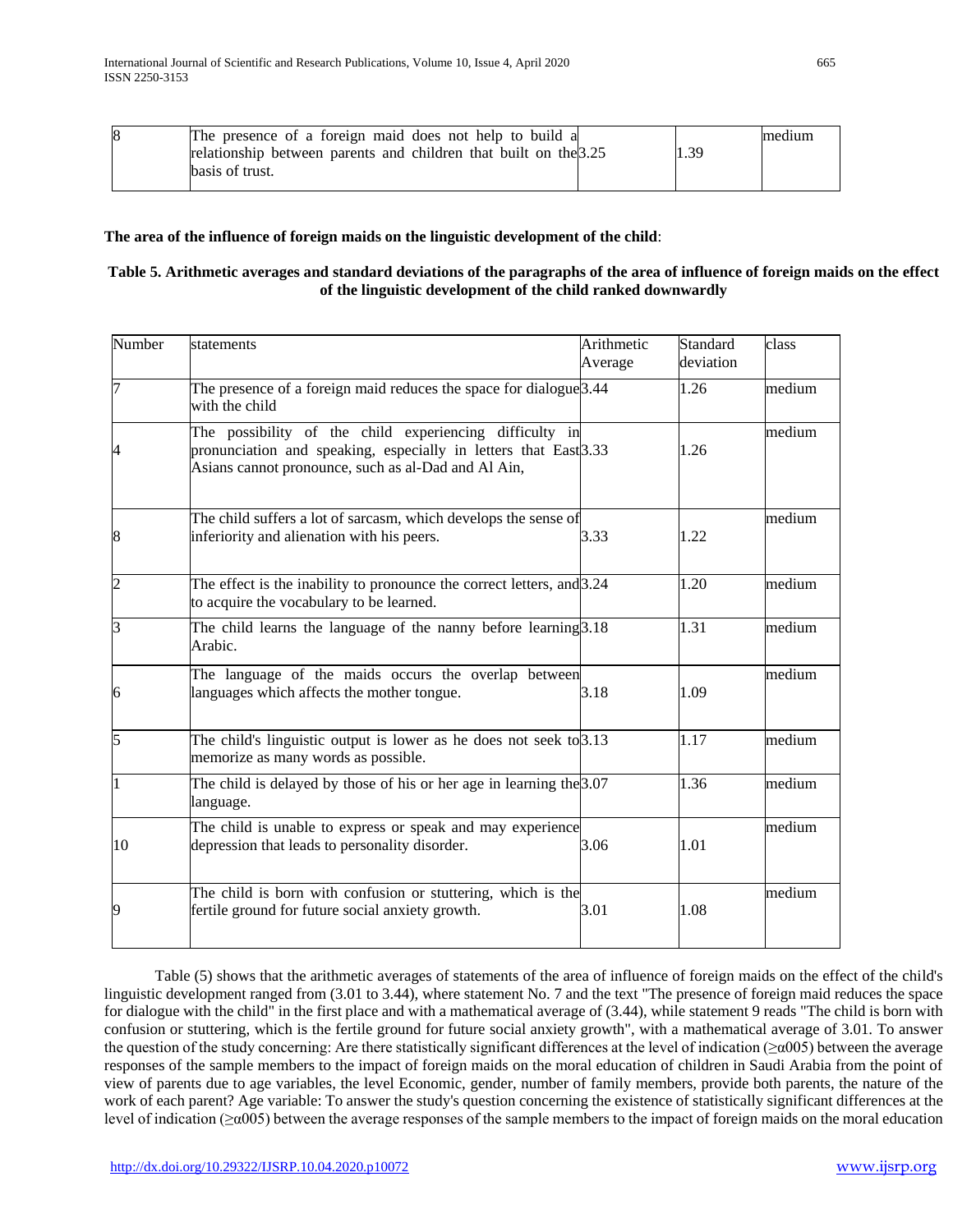of children in Saudi Arabia from the point of view of parents due to the change of age ( 18.24, 25-29, 30-39, 40 and above) The researcher used the analysis of single contrast analysis and table (6) explains this. Table 6:

Results single contrast analysis to reveal the differences between the average responses of sample members to the impact of foreign maids on the moral education of children in Saudi Arabia from the parents' point of view due to the change in age

| areas                                       | variables        | Total squares | Degrees<br>freedom | ofSquares<br>Average | P-value | The significance |
|---------------------------------------------|------------------|---------------|--------------------|----------------------|---------|------------------|
| Development<br>conscience<br>and            | ofBetween groups | 3.214         |                    | 1.071                | 3.214   |                  |
| moral                                       | Within groups    | 571.668       | 697                | .820                 | 571.668 | .271             |
| behavior                                    | Total            | 574.882       | 700                |                      | 574.882 |                  |
| Prevailing<br>standards<br>and              | Between groups   | 3.855         | R                  | 1.285                | 1.531   | .205             |
| values                                      | Within groups    | 585.092       | 697                | .839                 |         |                  |
|                                             | total            | 588.947       | 700                |                      |         |                  |
| Parent-child<br>relationship                | Between groups   | 14.350        |                    | 4.783                | 3.46    | .016             |
|                                             | Within groups    | 963.579       | 697                | 1.382                |         |                  |
|                                             | total            | 977.929       | 700                |                      |         |                  |
| Language growthBetween groups<br>for<br>the |                  | 3.277         |                    | 1.092                | 1.17    | .319             |
| baby.                                       | Within groups    | 649.438       | 697                | .932                 |         |                  |
|                                             | total            | 652.715       | 700                |                      |         |                  |

 The results in table (6) indicated that there were no statistically significant differences in all areas of study attributed to the age change, except in the area of the impact of foreign maids on the relationship between parents and children. The results indicated that there were no statistically significant differences in the field of development of conscience and moral behavior attributable to the age variable based on the calculated (1.30) (P) value (0.27). The results also indicated that there were no statistically significant differences in the area of standards and values prevailing in society in the child due to the change in age, where the value of (P) calculated (1.53) at the level of indication (0.20). The child's linguistic development area is also attributable to the age change, with the calculated (1.17) p value at an indicative level (0.31). The results also indicated that there were statistically significant differences in the area of parentchild relationship due to the age change, with the calculated (3.46) value of "P" at the level of significance (0.01). To see the significance of the differences, the Toki test was used for dimensional comparisons. Table 7. Toki test results to reveal the differences between thaeverage responses of sample members to the effect of foreign maids on the relationship between parents and children due to the age change

| domain       | variable <sub>24-18</sub><br>Age | $29 - 25$ | $39 - 30$ | 40 years and over |
|--------------|----------------------------------|-----------|-----------|-------------------|
|              | levels                           |           |           |                   |
|              | 24-18                            | $-0.20$   | $*$ -0.38 | $-0.16$           |
| Parent-child | 29-25                            |           | $-0.17$   | 0.04              |
| relationship | 39-30                            |           |           | 0.22              |
|              | 40 years and over                |           |           |                   |
|              |                                  |           |           |                   |

It is clear from table (7) that there are differences between Saudi families aged 18-24, 30-39 in favor of individuals aged 30-39.

# **B- Economic level variable:**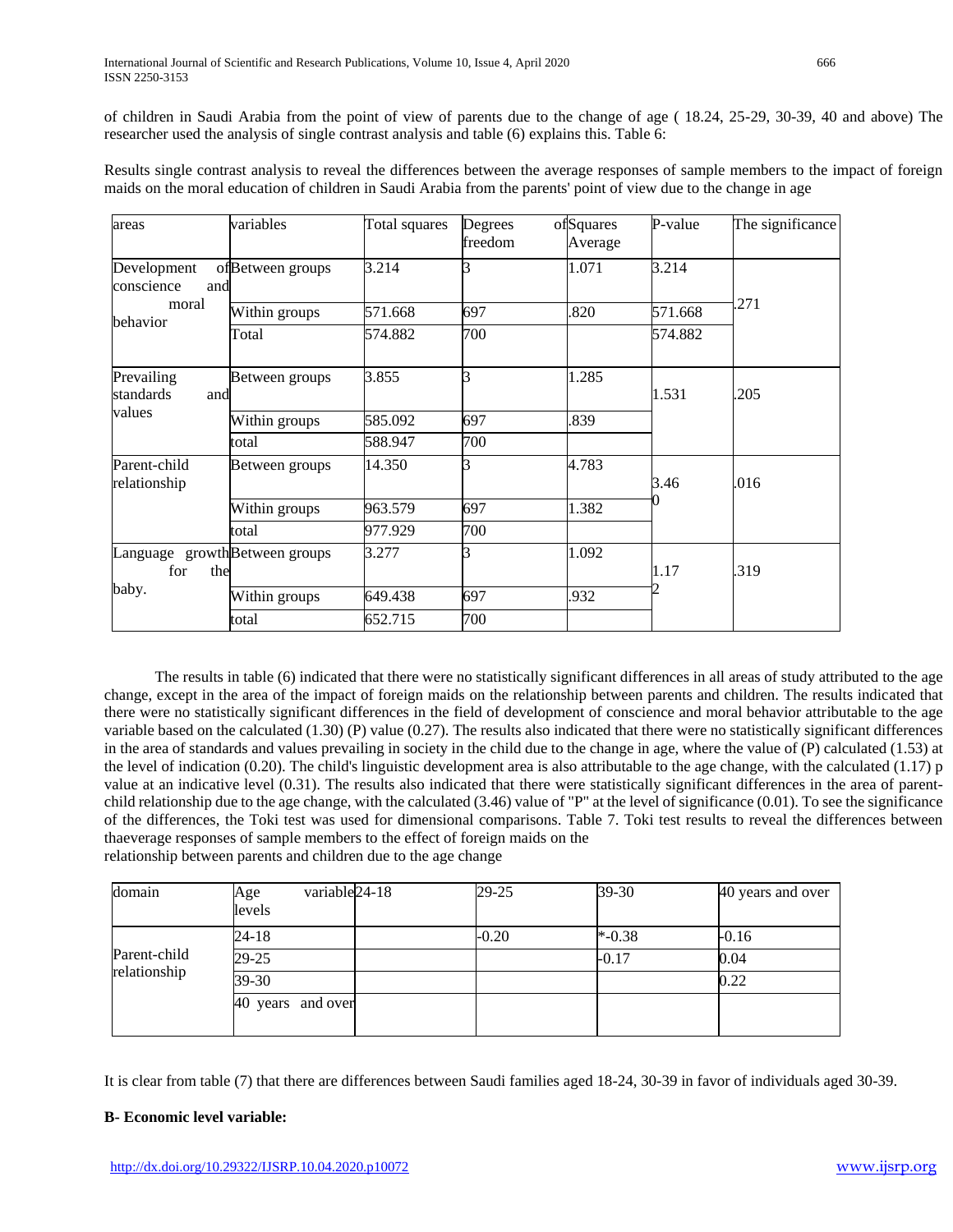To answer the study's question concerning the existence of statistically significant differences at the level of significance (≥α005) between the average responses of the sample members to the impact of foreign maids on the moral education of children in Saudi Arabia from the point of view of parents attributed For the economic level variable (weak, average, good), the researcher used a single contrast analysis and table (8) to illustrate this. Table 8: Results of the analysis of monogamy to reveal the differences between the average responses of the sample members to the impact of foreign maids on the moral education of children in Saudi Arabia from the parents' point of view due to the change in economic level

| areas             | variables             | Total squares | <b>Degrees</b><br>freedom | ofSquares<br>Average | P-value | The significance |
|-------------------|-----------------------|---------------|---------------------------|----------------------|---------|------------------|
| Development       | ofBetween groups 8.40 |               |                           | 4.20                 |         |                  |
| conscience<br>and |                       |               |                           |                      | 5.18    | $\rm 0.01$       |
| moral<br>behavior | Within groups         | 566.48        | 698                       | 0.81                 |         |                  |
|                   | total                 | 574.88        | 700                       |                      |         |                  |
|                   | Between groups 12.11  |               |                           | 6.05                 | 7.33    | 0.00             |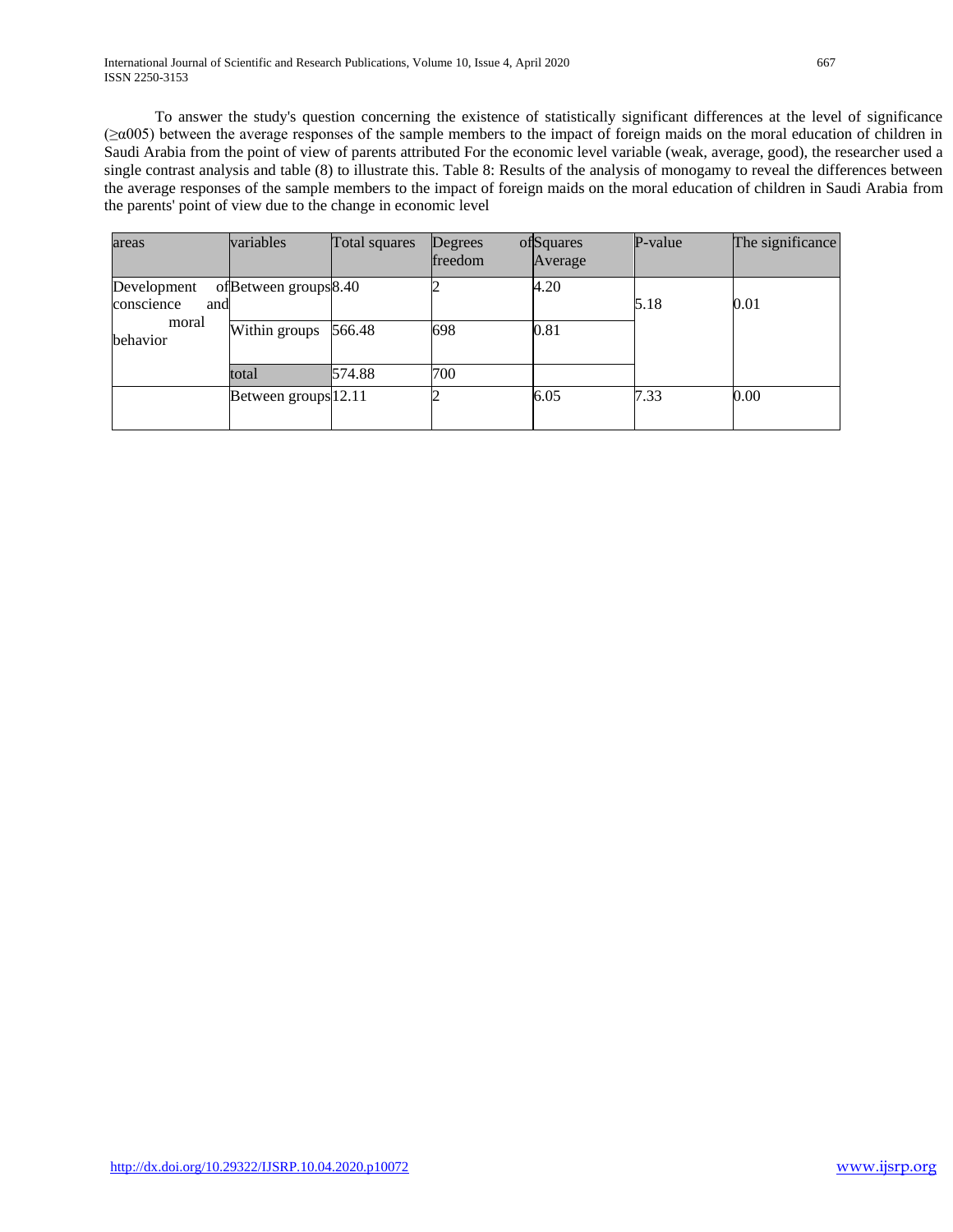| Prevailing                                        | Within groups                  | 576.84 | 698 | 0.83 |      |      |
|---------------------------------------------------|--------------------------------|--------|-----|------|------|------|
| standards<br>and                                  |                                |        |     |      |      |      |
| values                                            | total                          | 588.95 | 700 |      |      |      |
| Parent-child<br>relationship                      | Between groups <sup>5.65</sup> |        |     | 2.83 | 2.03 | 0.13 |
|                                                   | Within groups                  | 972.28 | 698 | 1.39 |      |      |
|                                                   | total                          | 977.93 | 700 |      |      |      |
| Language growthBetween groups 17.86<br>the<br>For |                                |        |     | 8.93 |      |      |
| baby.                                             | Within groups                  | 634.85 | 698 | 0.91 | 9.82 | 0.00 |
|                                                   | total                          | 652.72 | 700 |      |      |      |

 The results in table (8) indicated that there were statistically significant differences in the areas of study attributable to the change in the economic level, with the exception of the area of influence of foreign maids on the relationship between parents and children. The results indicated that there were statistically significant differences in the field of development of conscience and moral behavior attributable to the economic level variable based on the calculated (P) value of 5.18 at the indicative level (0.01). The results also indicated that there were statistically significant differences in the area of standards and values prevailing in society in children due to the change in the economic level, where the value of (P) calculated (7.33) at the level of indication (0.00). The child's linguistic development area is also attributable to the age change, with the calculated (9.82) p value at an indicative level (0.00). The results also indicated that there were no statistically significant differences in the area of parent-child relationship due to the change in the economic level, where the calculated value of (P) (2.03) was at the level of significance (0.13). To see the significance of the differences in the areas, the Toki test was used for dimensional comparisons.

### **Table 9. Toki test results to reveal the differences between the average responses of sample members to the impact of foreign maids on the moral education of children in Saudi Arabia from the parents' point of view due to the change in economic level**

| domain                         | Age variable levels | weak | average   | good      |
|--------------------------------|---------------------|------|-----------|-----------|
| Development                    | ofWeak              |      | $* -0.43$ | $* -0.26$ |
| conscience and moral Average   |                     | 0.43 |           | 0.17      |
| behavior                       | good                | 0.26 | $-0.17$   |           |
| Prevailing<br>standardsWeak    |                     |      | $* -0.54$ | $*$ -0.35 |
| and values                     | Average             | 0.54 |           | 0.18      |
|                                | good                | 0.35 | $-0.18$   |           |
| The<br>child's                 | Weak                |      | $* -0.59$ | $*$ -0.33 |
| linguistic development Average |                     | 0.59 |           | 0.26      |
|                                | good                | 0.33 | $-0.26$   |           |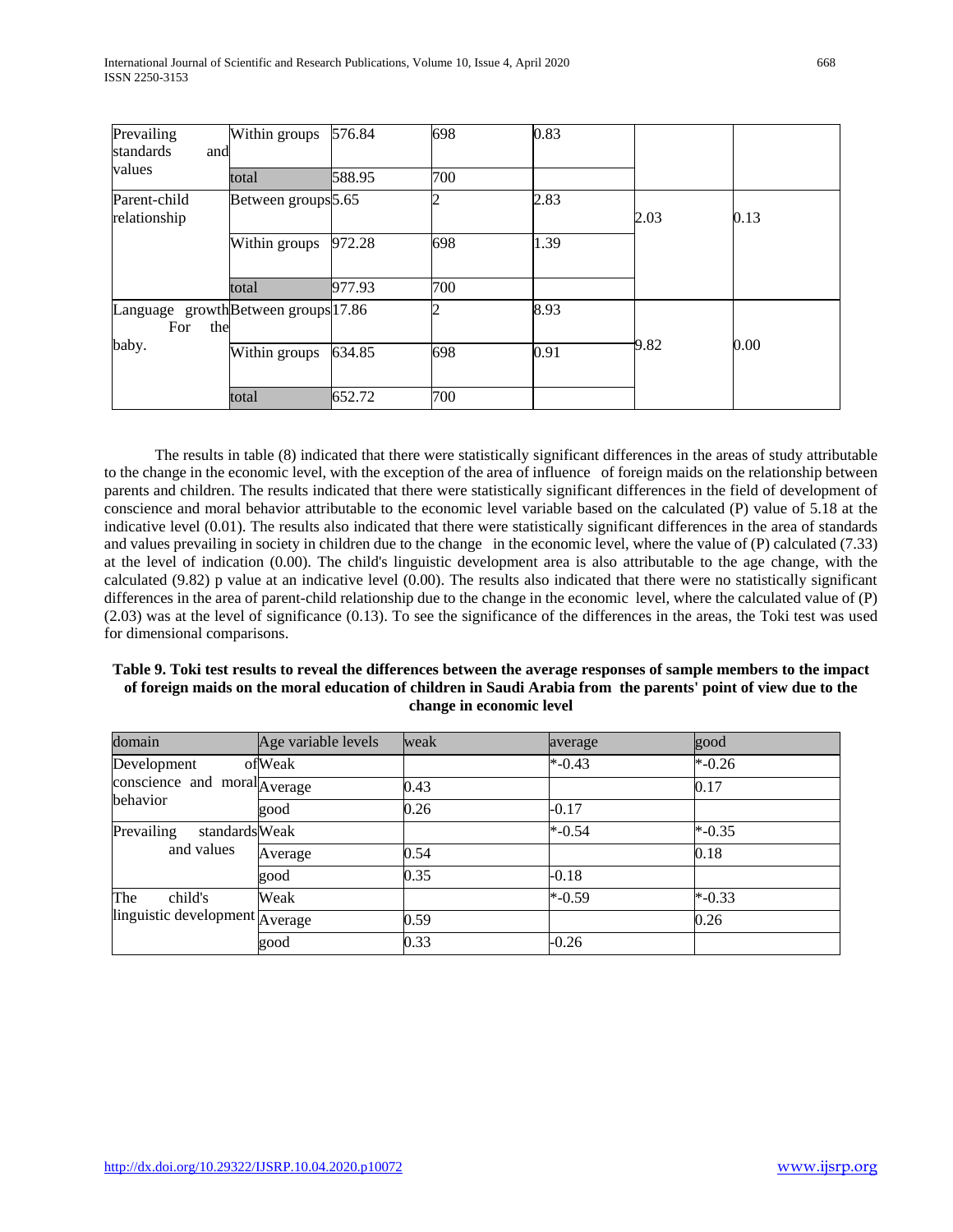It is clear from table 9 that there are differences between Saudi households with a low economic level on the one hand and the medium and good economic level on the other and for the benefit of individuals with a good economic level.

### **C. Gender variable**

 In order to answer the study's question concerning the existence of statistically significant differences at the level of indication ( $\geq \alpha$ 005) between the average responses of the sample members to the impact of foreign maids on the moral education of children in Saudi Arabia due to the change of gender (male, female) has been used The researcher test (t) and table (10) illustrate this. Table 10. Test results (t) among the average responses of sample members to the impact of foreign maids on the moral education of children in Saudi Arabia are attributable to the change of gender (male, female)

| domain                                     | <b>sex</b>                       | number | average | deviation | m    | The<br>significance |
|--------------------------------------------|----------------------------------|--------|---------|-----------|------|---------------------|
| Development of Male                        |                                  | 398    | 3.16    | 0.93      | 1.13 | 0.26                |
| conscience and female<br>moral<br>behavior |                                  | 302    | 3.09    | 0.87      | 1.14 | 0.26                |
| Prevailing                                 | Male                             | 398    | 3.16    | 0.92      | 2.30 | 0.02                |
| standards<br>values                        | $and$ $\overline{\text{Female}}$ | 302    | 3.00    | 0.90      | 2.31 | 0.02                |
| Parent-child                               | Male                             | 398    | 3.63    | 1.13      | 2.22 | 0.03                |
| relationship                               | female                           | 302    | 3.43    | 1.24      | 2.19 | 0.03                |
| Language<br>growth for the female<br>baby. | Male                             | 398    | 3.29    | 0.95      | 2.77 | 0.01                |
|                                            |                                  | 302    | 3.08    | 0.97      | 2.76 | 0.01                |

 The results in table (10) indicated that there were statistically significant differences in the areas of study attributable to the change of gender, with the exception of the area of development of conscience and moral behavior. The results indicated that there were no statistically significant differences in the field of development of conscience and moral behavior due to the change in the economic level. The results also indicated that there were statistically significant differences in the area of norms and values prevailing in society in children due to the gender variable and the male benefit in terms of the mathematical average of 3.16, as well as the area of parent-child relationship due to the gender variable. The study also showed that the number of women in the public service was 12.5 per cent. D- The number of individuals has changed: to answer the study's question concerning the existence of statistically significant differences at the level of significance ( $\geq \alpha$ 005) between the average responses of the sample members to the impact of foreign maids on the moral education of children in Saudi Arabia from the point of view of the parents is attributable to a variable The number of individuals (1-4, 5-7, 8-10, 11-and-above) the researcher used a single contrast analysis and table 11 explains this.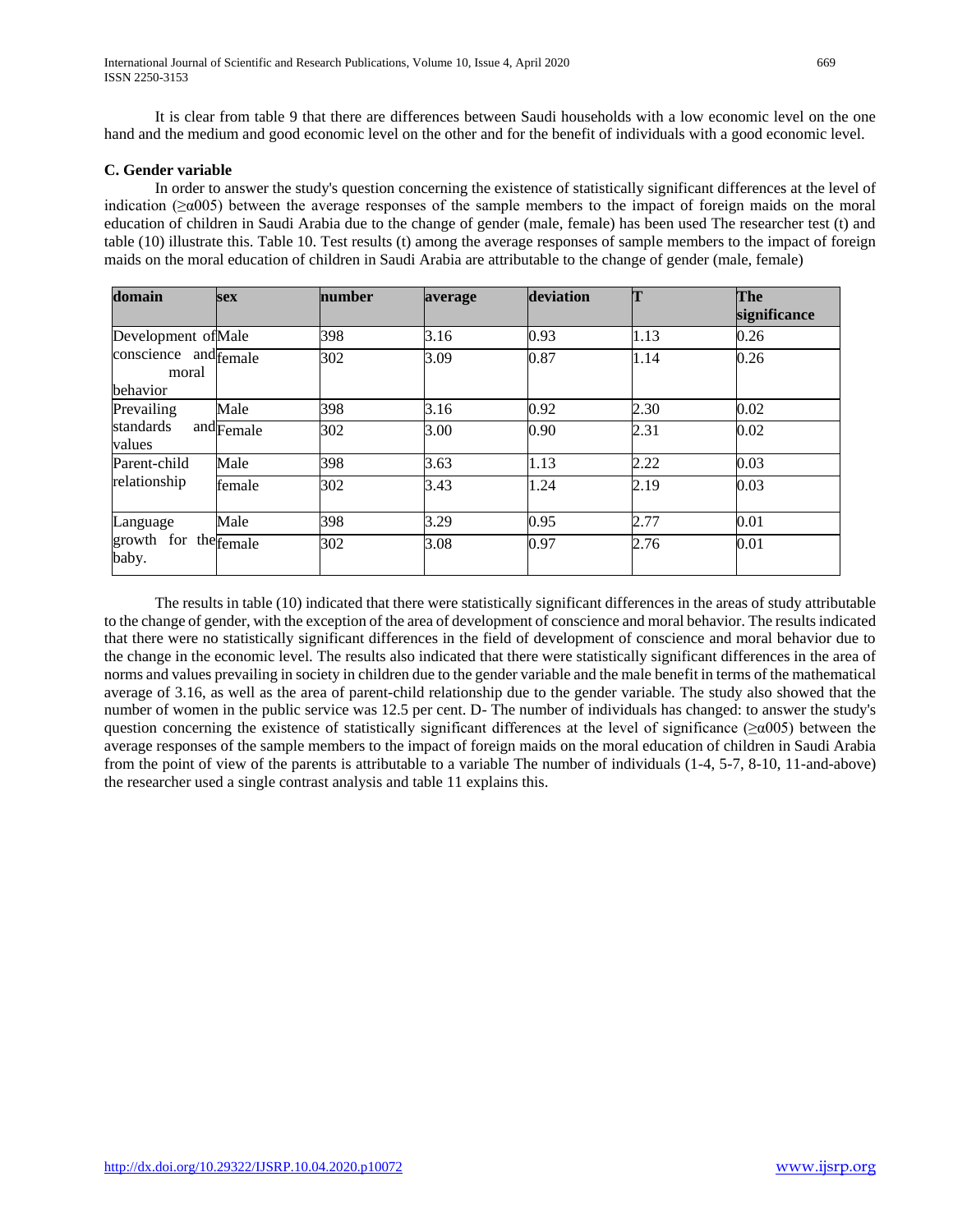| domain                           | variables                        | Total squares | Degrees<br>freedom | ofSquares<br>Average | P-value | The significance |
|----------------------------------|----------------------------------|---------------|--------------------|----------------------|---------|------------------|
| Development<br>conscience<br>and | ofBetween groups7.47             |               |                    | 1.87                 | 2.29    |                  |
| moral<br>behavior                | Within groups                    | 567.41        | 696                | 0.82                 |         |                  |
|                                  | total                            | 574.88        | 700                |                      |         |                  |
| Prevailing<br>standards<br>and   | Between groups <sup>4.20</sup>   |               |                    | 1.05                 | 1.25    |                  |
| values                           | Within groups                    | 584.75        | 696                | 0.84                 |         |                  |
|                                  | total                            | 588.95        | 700                |                      |         |                  |
| child's<br>The<br>linguistic     | Between groups 15.37             |               | 4                  | 3.84                 | 2.78    |                  |
| development                      | Within groups                    | 962.56        | 696                | 1.38                 |         |                  |
|                                  | total                            | 977.93        | 700                |                      |         |                  |
| Development<br>conscience<br>and | ofBetween groups <sup>2.19</sup> |               | $\overline{4}$     | 0.55                 |         |                  |
| moral<br>behavior                | Within groups                    | 650.52        | 696                | 0.93                 | 0.59    | 0.67             |
|                                  | total                            | 652.72        | 700                |                      |         |                  |

Table 11: Results of single contrast analysis to reveal the differences between the average responses of sample members to the impact of foreign maids on the moral education of children in Saudi Arabia from the parents' point of view in terms the changing number of individuals

 The results in table (11) indicated that there were no statistically significant differences in the areas of study due to the change in the number of family members, except in the area of the impact of foreign maids on the relationship between parents and children. The results indicated that there were no statistically significant differences in the field of development of conscience and moral behavior attributable to the economic level variable based on the calculated (P) value of (2.29) at the indicative level (0.06). The results also indicated that there were no statistically significant differences in the area of standards and values prevailing in society among children due to the change in the number of family members, where the calculated value of (1.25) was at the level of significance (0.29). The child's linguistic development is also attributable to the variable number of family members, with the calculated (0.59) p value (0.59) at the level of significance (0.67).

 The results also indicated that there were statistically significant differences in the area of parent- child relationship due to the variable number of family members, with the calculated  $(2.78)$  (2.78) value of the meaning level (0.03). To see the significance of the differences in the areas, the Toki test was used for dimensional comparisons.

# **Table 12. Toki test results to reveal the differences between the average responses of sample members to the impact of foreign maids on the relationship between parents and children due to the changing number of family members**

| domain                       | Variable levels of 4-1<br>family | $7 - 5$ | $10-8$    | 11 and more |
|------------------------------|----------------------------------|---------|-----------|-------------|
|                              | members                          |         |           |             |
| Parent-child<br>relationship | $4-1$                            | $-0.20$ | $*$ -0.38 | $-0.16$     |
|                              | 7-5                              |         | $-0.17$   | 0.04        |
|                              | $10-8$                           |         |           | 0.22        |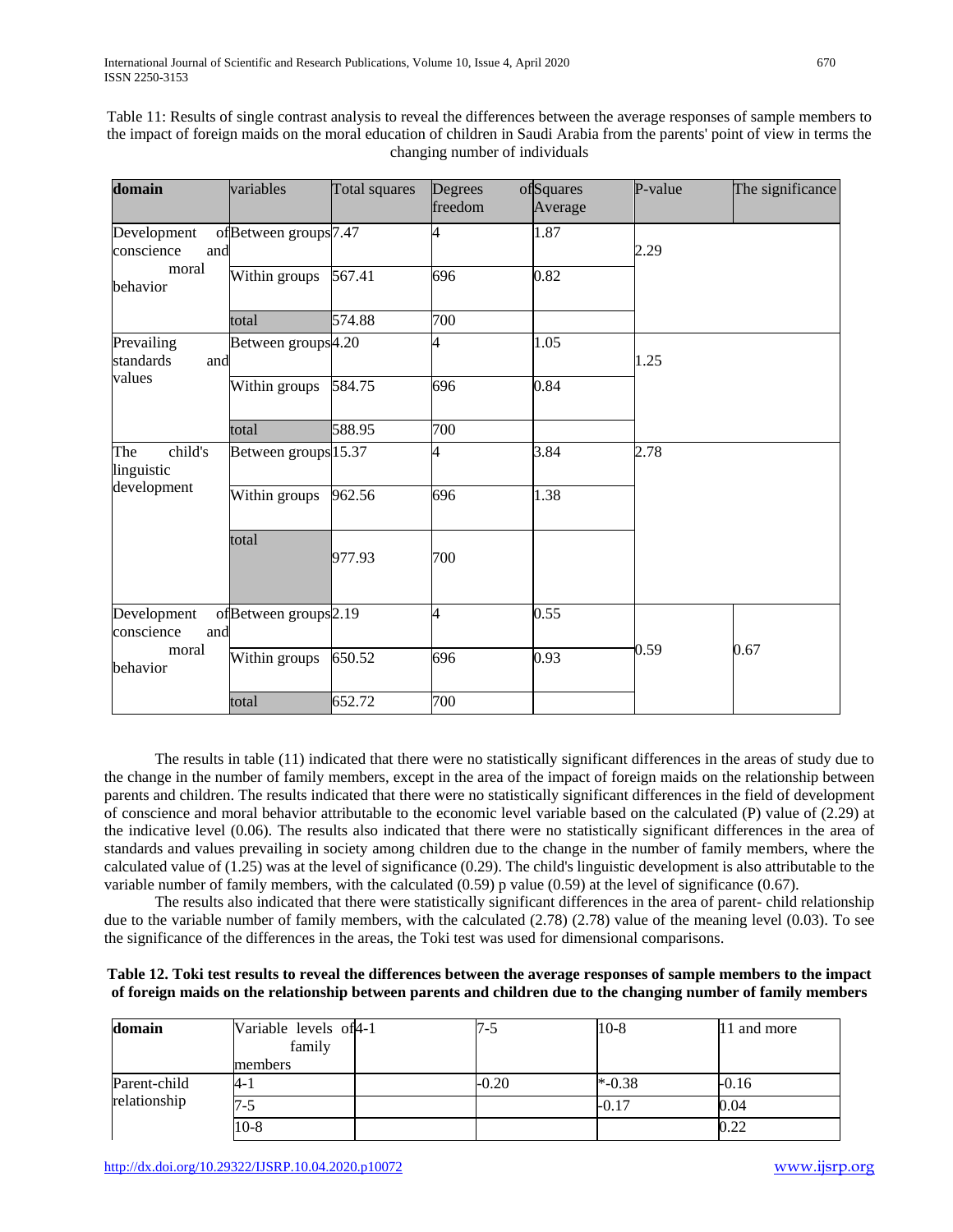| чюте<br>иш |  |  |  |
|------------|--|--|--|
|            |  |  |  |
|            |  |  |  |

 It is clear from table (12) that there are differences between Saudi families, which have a family of 1-4 on the one hand and families with families ranging from 5-7 to 8-10 on the other, and for the benefit of families with 5-7 members.

### **E. The change in parental availability:**

 To answer the study's question concerning the existence of statistically significant differences at the level of significance (≥α005) between the average responses of the sample members to the impact of foreign maids on the moral education of children in Saudi Arabia is due to the variable availability of parents (Yes, No )

### **Table 13. Test results (t) among the average responses of sample members to the impact of foreign maids on the moral education of children in Saudi Arabia are attributable to the change in parental availability (yes, no)**

| domain                                             | Parental<br>availability | number | average | deviation |         | The significance |
|----------------------------------------------------|--------------------------|--------|---------|-----------|---------|------------------|
| Development                                        | ofYes                    | 550    | 3.11    | 0.90      | $-1.00$ | 0.32             |
| conscience<br>and $_{\rm No}$<br>moral<br>behavior |                          | 151    | 3.20    | 0.93      | $-0.98$ | 0.33             |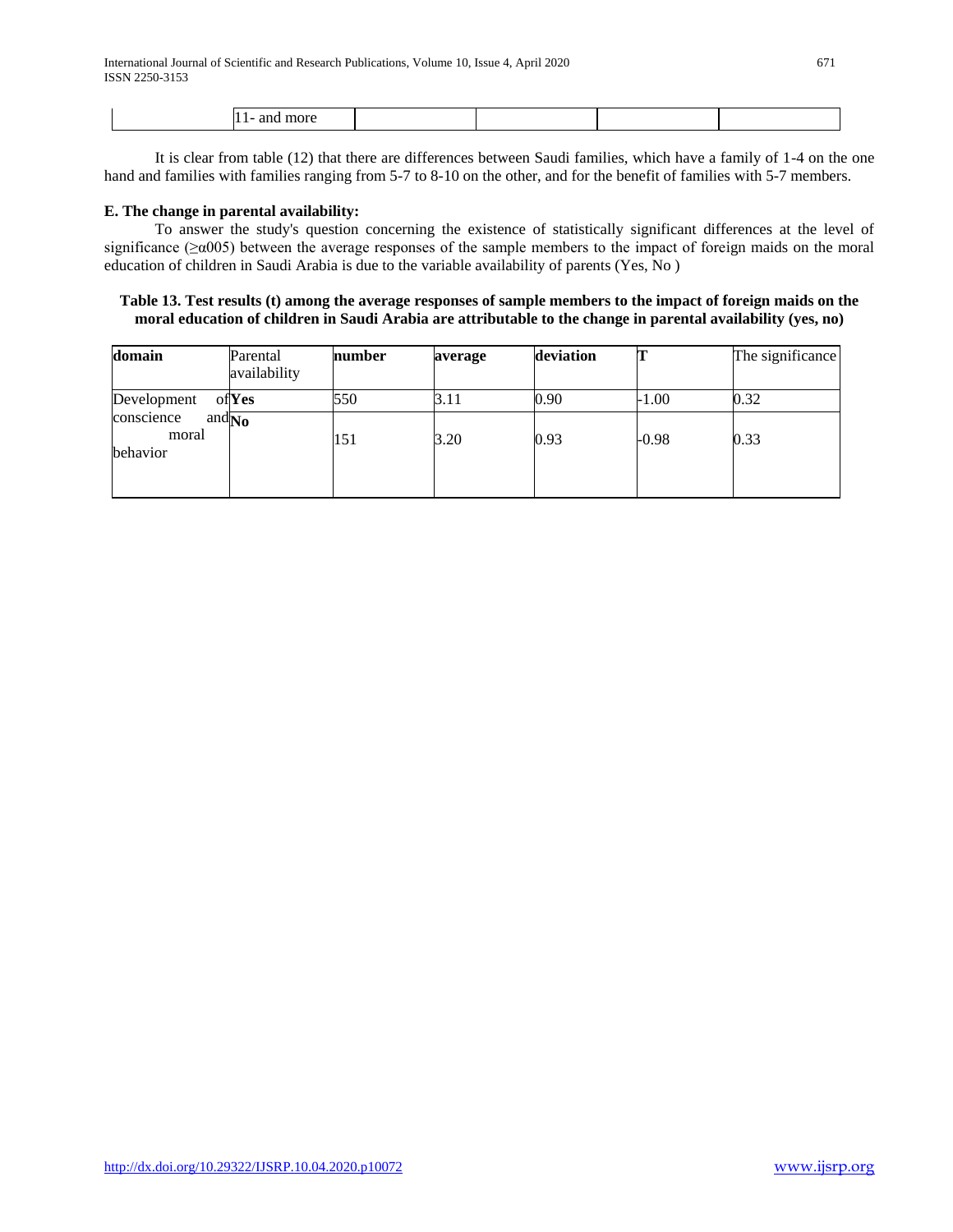| Prevailing<br>standards<br>and $_{\rm No}$<br>values | Yes | 550 | 3.07 | 0.91 | $-0.77$ | 0.44 |
|------------------------------------------------------|-----|-----|------|------|---------|------|
|                                                      |     | 151 | 3.14 | 0.95 | $-0.75$ | 0.45 |
| Parent-child                                         | Yes | 550 | 3.54 | 1.18 | $-0.29$ | 0.77 |
| relationship                                         | No  | 151 | 3.57 | 1.19 | $-0.29$ | 0.77 |
| Language $growth$ Yes                                |     | 550 | 3.19 | 0.95 | $-0.34$ | 0.73 |
| For<br>the $\overline{\text{No}}$<br>baby.           |     | 151 | 3.22 | 1.01 | $-0.33$ | 0.74 |

 The results in table (13) indicated that there were no statistically significant differences in the areas of study due to the variable availability of parents.

# **F- parent's work variable**

 to answer the question of the study concerning the existence of statistically significant differences at the level of indication ( $\geq \alpha$ 005) between the average responses of the sample members to the impact of foreign maids on the moral education of children in Saudi Arabia from the point of view of the parents attributed To change the nature of the work of the employer of the family (government employee, private sector employee, entrepreneurship, etc.) the researcher used the analysis of monogamy and table (14) explains this. Table 14: Results of mono-variation analysis to reveal the differences between the average responses of sample members to the impact of foreign maids on the moral education of children in Saudi Arabia from the parents' point of view due to the changing nature of the work of the employer of the family

| domain                                      | variables                        | Total squares | Degrees<br>freedom | ofSquares<br>Average | P-value | The significance |
|---------------------------------------------|----------------------------------|---------------|--------------------|----------------------|---------|------------------|
| Development<br>conscience<br>and            | ofBetween groups <sup>8.36</sup> |               |                    | 2.79                 | 3.43    | 0.02             |
| moral<br>behavior                           | Within groups                    | 566.52        | 697                | 0.81                 |         |                  |
|                                             | total                            | 574.88        | 700                |                      |         |                  |
| Prevailing<br>standards<br>and<br>values    | Between groups <sup>4.09</sup>   |               |                    | 1.36                 | 1.63    | 0.18             |
|                                             | Within groups                    | 584.85        | 697                | 0.84                 |         |                  |
|                                             | total                            | 588.95        | 700                |                      |         |                  |
| The<br>child's<br>linguistic<br>development | Between groups 18.34             |               |                    | 6.11                 | 4.44    | 0.00             |
|                                             | Within groups                    | 959.59        | 697                | 1.38                 |         |                  |
|                                             | total                            | 8.36          | R                  | 2.79                 |         |                  |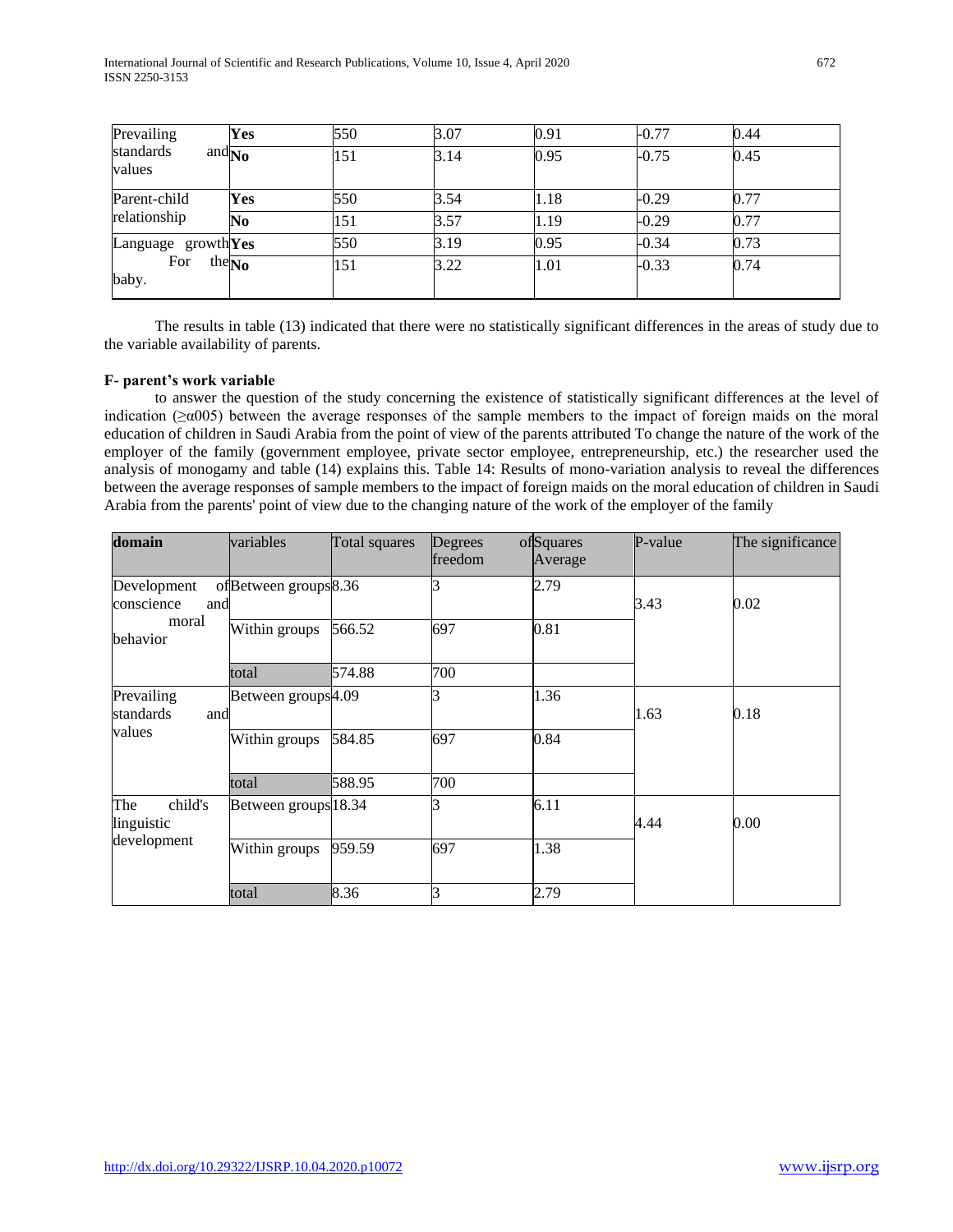| Development of Between groups 566.52 |                      |      | 697 | $\rm 0.81$ |      |      |
|--------------------------------------|----------------------|------|-----|------------|------|------|
| conscience<br>and                    |                      |      |     |            |      |      |
| moral<br>behavior                    | Within groups 574.88 |      | 700 |            | 1.33 | 0.26 |
|                                      | total                | 4.09 |     | 1.36       |      |      |

 The results in table (14) indicated that there were no statistically significant differences in the areas of study due to the change in the number of family members, except in the areas of the impact of foreign maids on the development of the child's conscience and moral behavior and the area of the influence of foreign maids on the relationship between parents and children. . The results indicated that there were no statistically significant differences in the area of prevailing standards and values attributable to the change in the nature of the work of the employer based on the calculated (1.63) (P) value (0.18). The results also indicated that there were no statistically significant differences in the area of linguistic growth due to the changing nature of the work of the employer of the family, where the value of (P) calculated (133) at the level of indication (0.26). The results also indicated that there were statistically significant differences in the field of development of conscience and moral behavior, with the calculated  $(P)$  value  $(3.43)$  at the level of significance  $(0.02)$ . There are also statistically significant differences in the area of parent-child relationship due to the changing nature of the work of the employer of the family, where the calculated value of (P) (4.44) at the level of significance (0.00). To see the significance of the differences in the areas, the Toki test was used for dimensional comparisons.

| Table 15. Toki test results to reveal the differences between the average responses of sample members to the impact |
|---------------------------------------------------------------------------------------------------------------------|
| of foreign maids on the development of conscience, moral behavior and parent-child relationship due to the          |
| changing nature of the work of the employer of the family                                                           |

| domain                            | <b>Variable</b><br>of parentemployee | <b>levels</b> Government | Private sector<br>employee | Free business | others  |
|-----------------------------------|--------------------------------------|--------------------------|----------------------------|---------------|---------|
|                                   | work                                 |                          |                            |               |         |
| Development<br>conscienc employee | ofGovernment                         |                          | 0.15                       | $* -0.21$     | $-0.05$ |
| le and<br>moral<br>behavior       | Private sector<br>employee           |                          |                            | $-0.36$       | $-0.20$ |
|                                   | Free business                        |                          |                            |               | 0.16    |
|                                   | others                               |                          |                            |               |         |
| Parent-child<br>relationship      | Government<br>employee               |                          | $*0.35$                    | $* -0.12$     | 0.22    |
|                                   | Private sector<br>employee           |                          |                            | $* -0.47$     | $-0.13$ |
|                                   | Free business                        |                          |                            |               | 0.34    |
|                                   | others                               |                          | 0.15                       | $* -0.21$     | $-0.05$ |

 It is clear from table (15) that there are differences between Saudi families, where the nature of the work of the head of the family is a government employee on the one hand and the work of the government on the other hand, and for the benefit of Saudi families, and the nature of the work of the head of the family is free work.

### **Discussion of the results related to the question: What is the impact of foreign maids on the moral education of children in Saudi Arabia from Saudi family's perspectives**

To answer this question, computational averages and standard deviations were calculated for each area of impact.

 The area of the effect of maids on the development of conscience and moral behavior in children: the results shown in table (2) showed that all its paragraphs received intermediate estimates by members of the Saudi family. This may be due to the disadvantages of having maids in the home, where the presence of maids has a negative and harmful impact on the language, habits and behavior of young children of tradition and learning age, where children are used to sharing their behavior and participating in their holidays. The maid also has the right to deprive the child of the tenderness of his mother in his upbringing and the stability of his body, where the maid cannot compensate those who are not born. 2. The area of the influence of foreign maids on the prevailing standards and values in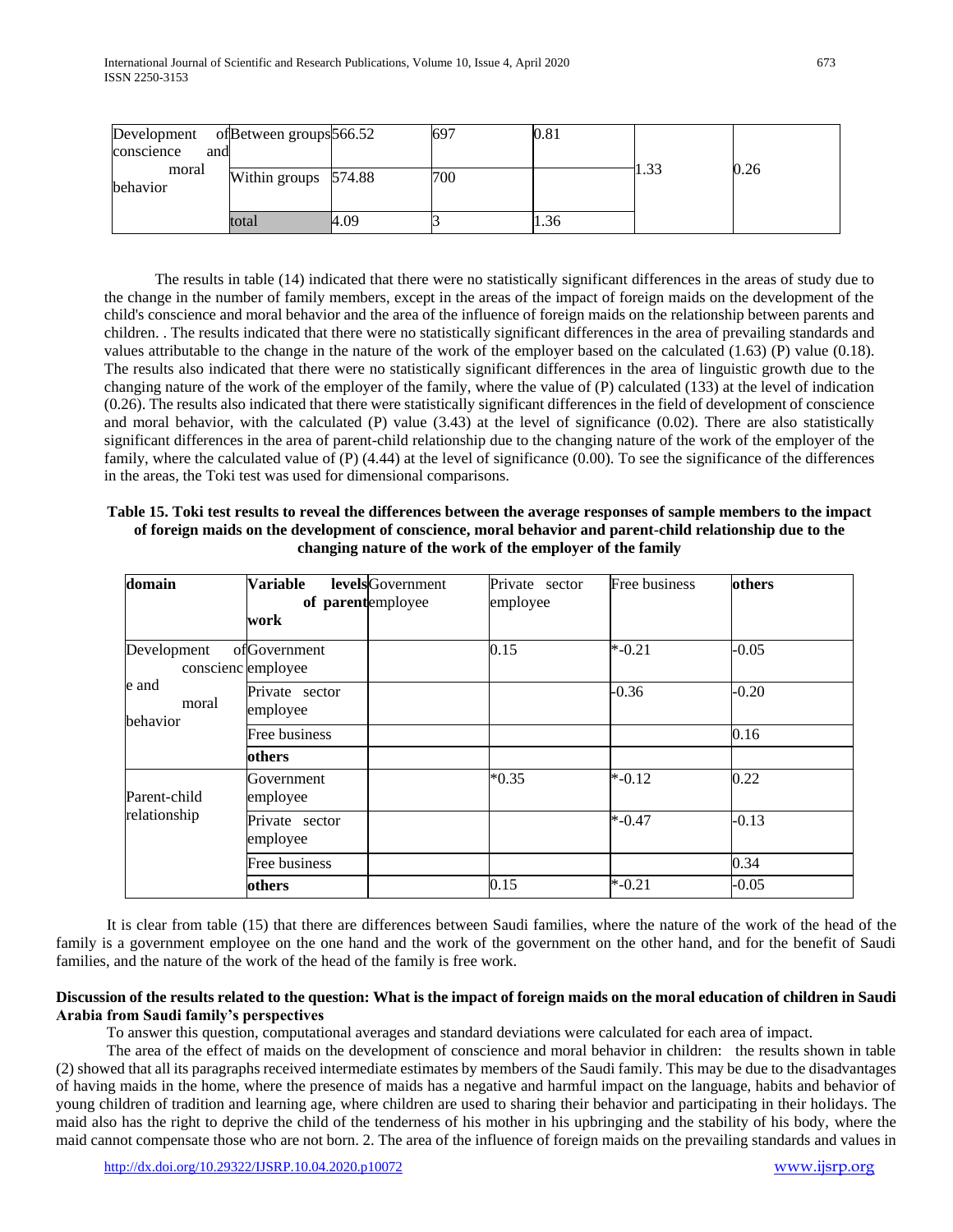society: the results in table (3) showed that all its paragraphs obtained moderate estimates from the point of view of Saudi families, and this may be due to the belief of Saudi families that there are many disadvantages for foreign domestic workers in a specific area Standards, whose existence helps to penetrate conservative society and study its customs and morals, until the values of Western life are disseminated, in addition to the fear of illegal relations between maids and family members. 3. The area of influence of foreign maids on the relationship between parents and children: The results of table (4) showed that all of its paragraphs received intermediate estimates, with the exception of two paragraphs that received high estimates from the point of view of Saudi families. The reason for this is the conviction of the parents that the presence of foreign maids at home has significant negative effects unless the parents limit these effects by cooperating in raising children and not allowing the maids full freedom in matters of the house, so that the family members cooperate to serve themselves as much as possible and distribute responsibilities. On family members reduces the chances of the maids affecting the relationship between parents and children. 4- The area of the influence of foreign maids on the linguistic development of the child: The results of table (5) showed that all its statements were based on intermediate estimates from the point of view of Saudi families. This is due to the attitudes of parents towards foreign domestic workers and their impact on the child's linguistic development.

 This trend follows from their knowledge that the maid contributes to the upbringing of the child in an important period or age that is considered the structural basis for the formation of the child's personality, which is the early childhood period, and reflects the extent of the danger resulting from the use of maids to contribute to the education of the child who affects his acquisition of the language and culture the traditions and customs of his society. Third: Discussing the results related to the question: Are there any statistically significant differences at the level of indication ( $\alpha$  = 0.05) between the average responses of the sample members to the effect of foreign maids on the moral education of children in Saudi Arabia from the parents' point of view due to age variables, The economic level, gender, number of family members, both parents provide the nature of the work of each parent. A- Age variable: The results showed that there were no statistically significant differences in all areas of the study due to the age change, except for the area of influence of foreign maids on the relationship between parents and children, where the effect was in favor of individuals aged 30-39. This may be due to the awareness of the study sample members of the negative sins of foreign maids and their impact on the moral education of the child, where all the members of the study agreed on the negative impact of maids on moral education regardless of their age groups. They are more vigilant in following up and developing the moral aspects of their children without the need for maids. B. Economic level variable: The results of the study indicated that there were statistically significant differences in the areas of study attributable to the change in the economic level, with the exception of the area of the influence of maids on the relationship

between parents and children, where the differences were in favor of individuals with a good economic level. The study sample members agreed on the impact of foreign maids on the moral education of the child to distract from the economic level of Saudi families, and this indicates the parents' interest in the moral education of the child and his understanding of the negative effects of the maid, especially when contributing to the upbringing of the child. In all physical, religious, psychological, moral and social aspects. C. Gender variable: The results showed that there were no statistically significant differences in the development of conscience and moral behavior attributable to the gender variable. The results showed differences in other areas attributable to gender change and to the benefit of females. This may be attributed to the fact that females are more aware than males in the upbringing of congenital children because of the fact that fathers are busy working throughout the day, which enhances the chances of foreign maids influencing the moral education of children and therefore mothers are more careful and attentive to the importance of this effect than their male spouses. According to the researcher, the mother's instinct, which is characterized by tenderness and clear love, helps to make differences to their advantage more than males. D. The number of individuals changed: The results indicated that there were no statistically significant differences in all areas of the study attributable to the change in the number of individuals except the area of parent-child relationship, in which the differences were in favor of families with 5-7 members. The study sample members agreed on the impact of foreign maids on the moral education of children regardless of the number of family members. This may be due to the negative effects on the home of foreign maids, including their impact on children's intellectual, mental, religious, psychological and moral needs, followed by the low level of education of the maid, her lack of knowledge of desirable behaviors and her lack of awareness of the prevailing values in Community. E. Variable parental availability: The results indicated that there were no statistically significant differences in all areas of study due to the variable of parental availability. Regardless of the availability of parents, the study members agreed on the importance of ethical education for children and regardless of the availability of parents on the importance of moral education for children and the impact of foreign maids on this. According to the researcher, this is due to the belief of the parents that foreign maids have a lack of cultural awareness, lack of knowledge and lack of knowledge of modern educational methods, all of which are the result of illiteracy and poor educational level. The nature of the work of the head of the family has changed: the results of the study indicated that there were no statistically significant differences in the areas of prevailing standards and values and the linguistic development of the child due to the changing nature of the work of the employer. While there were differences in the development of conscience, moral behavior and the relationship between parents and children, due to the changing nature of the work of the head of the family and to the benefit of selfemployed family members. This may be due to the attitudes of Saudi families towards the presence of foreign domestic workers and their impact on the moral education of children. Foreign services bring to home values, customs, cultures and languages, creating a turbulent cultural mix in the Saudi family. Thus, through their contact with foreign maids, parents feel threatened in their originality, tradition and way of daily life. Recommendations: The state should encourage the private sector to use national labor through government incentives and subsidies for companies and private institutions that train Saudi workers. Expansion of family-oriented projects focused on raising parental competence and the efficiency of foreign maids in influencing the moral education of children. Supporting and activating the role of associations working in the field of children, especially in remote areas, to educate the family about